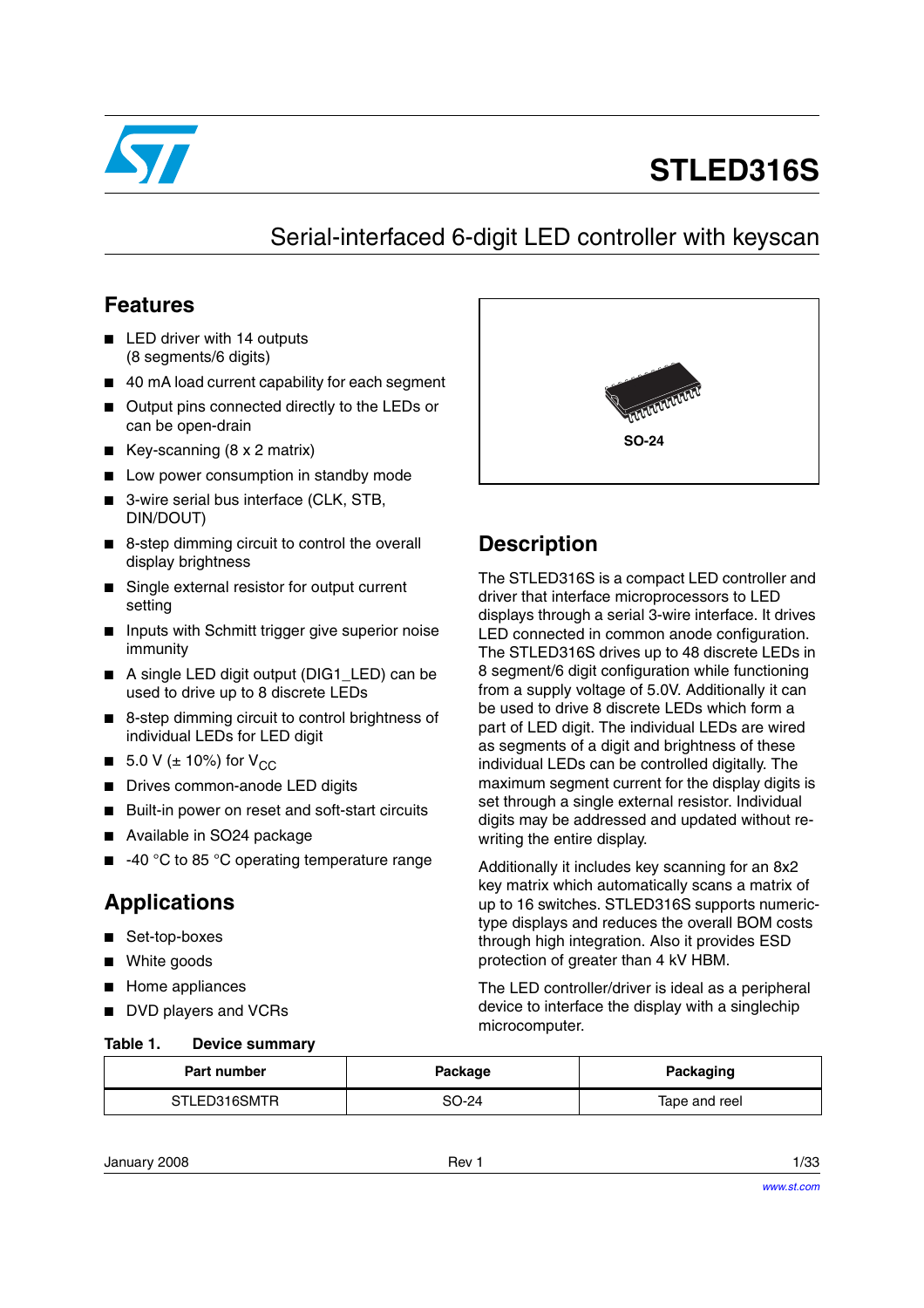# **Contents**

| 1           |      | STLED316S functional and application diagram 3 |
|-------------|------|------------------------------------------------|
| $\mathbf 2$ |      |                                                |
| 3           |      |                                                |
|             | 3.1  |                                                |
|             | 3.2  |                                                |
|             | 3.3  |                                                |
|             | 3.4  |                                                |
|             | 3.5  |                                                |
|             | 3.6  |                                                |
|             | 3.7  |                                                |
|             | 3.8  |                                                |
|             | 3.9  |                                                |
|             | 3.10 |                                                |
| 4           |      |                                                |
|             | 4.1  |                                                |
| 5           |      |                                                |
|             | 5.1  |                                                |
|             | 5.2  |                                                |
|             | 5.3  |                                                |
|             | 5.4  |                                                |
|             | 5.5  |                                                |
|             | 5.6  |                                                |
|             | 5.7  |                                                |
| 6           |      |                                                |
| 7           |      | Key matrix and key-input data storage ram  15  |
| 8           |      |                                                |
| 2/33        |      | 57                                             |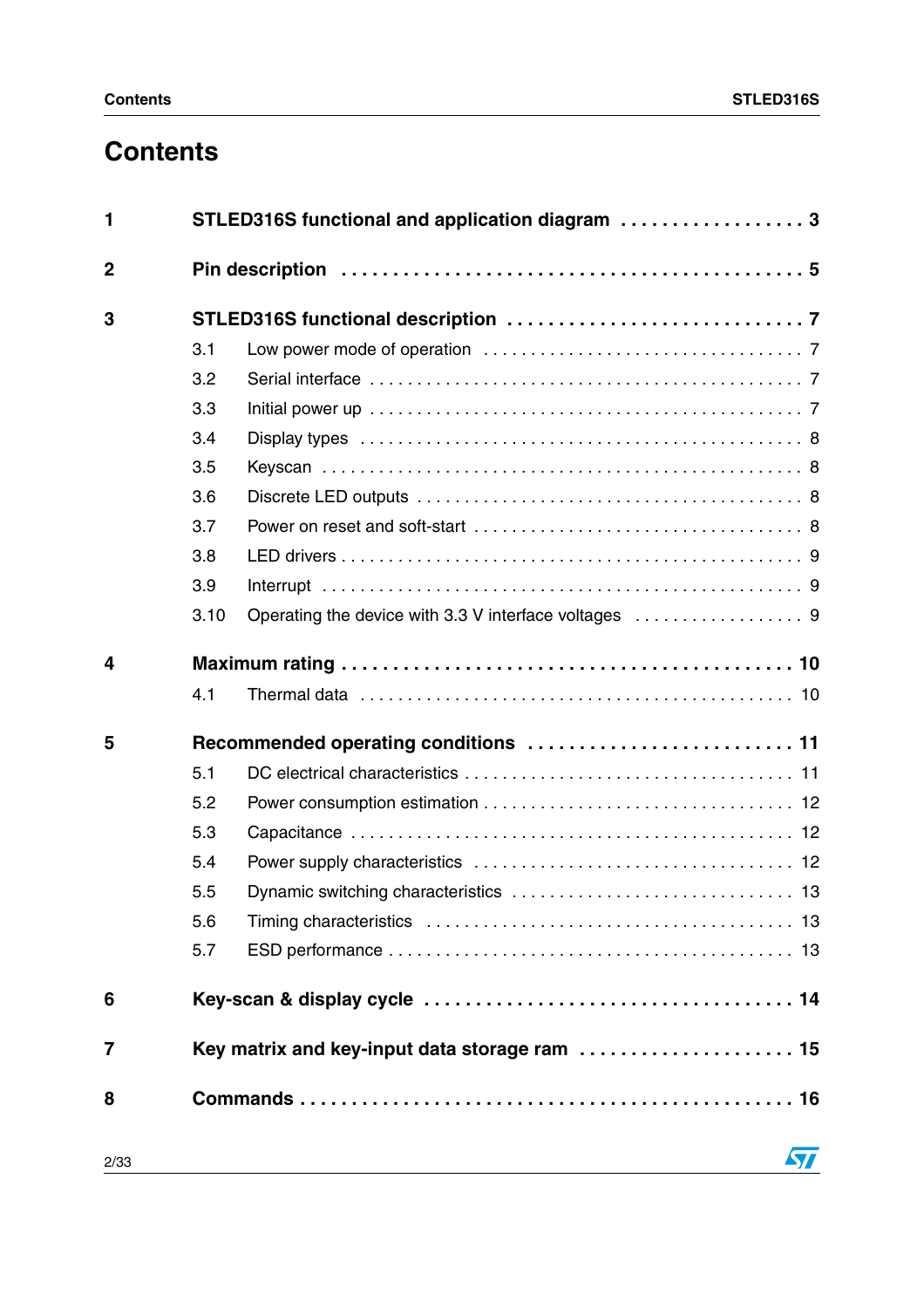|    | 8.1  |                                                          |  |
|----|------|----------------------------------------------------------|--|
|    | 8.2  |                                                          |  |
|    | 8.3  |                                                          |  |
|    |      | Display setting (maximum number of digits):  19<br>8.3.1 |  |
|    |      | 8.3.2                                                    |  |
|    | 8.4  |                                                          |  |
| 9  |      |                                                          |  |
|    | 9.1  | Serial communication format (reception)  23              |  |
|    | 9.2  | Serial communication format (transmission)  24           |  |
| 10 |      | Switching characteristics waveform  25                   |  |
| 11 |      |                                                          |  |
|    | 11.1 |                                                          |  |
|    | 11.2 |                                                          |  |
|    | 11.3 |                                                          |  |
|    |      |                                                          |  |
| 12 |      |                                                          |  |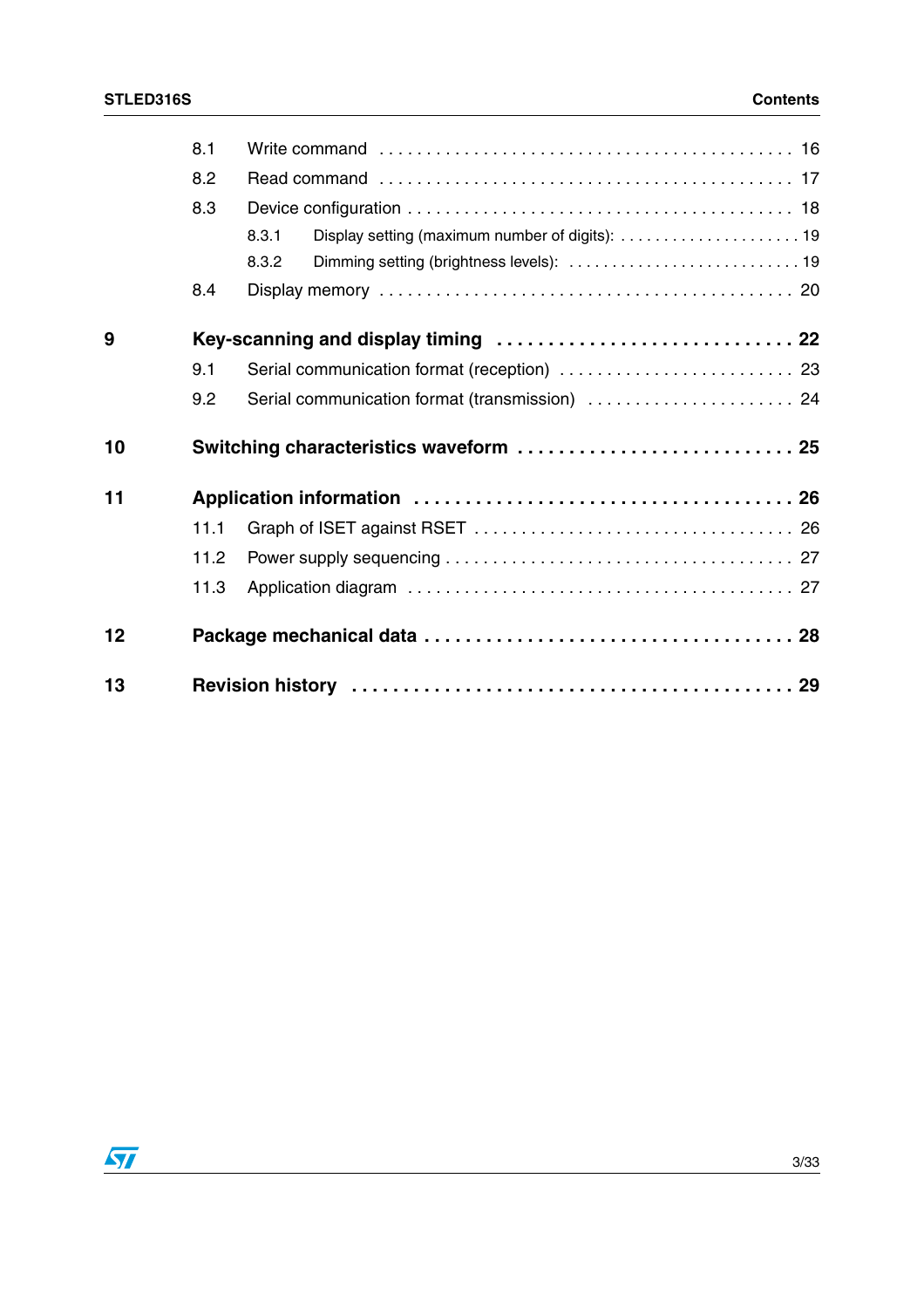# <span id="page-3-0"></span>**List of figures**

| Figure 1.  |  |
|------------|--|
| Figure 2.  |  |
| Figure 3.  |  |
| Figure 4.  |  |
| Figure 5.  |  |
| Figure 6.  |  |
| Figure 7.  |  |
| Figure 8.  |  |
| Figure 9.  |  |
| Figure 10. |  |

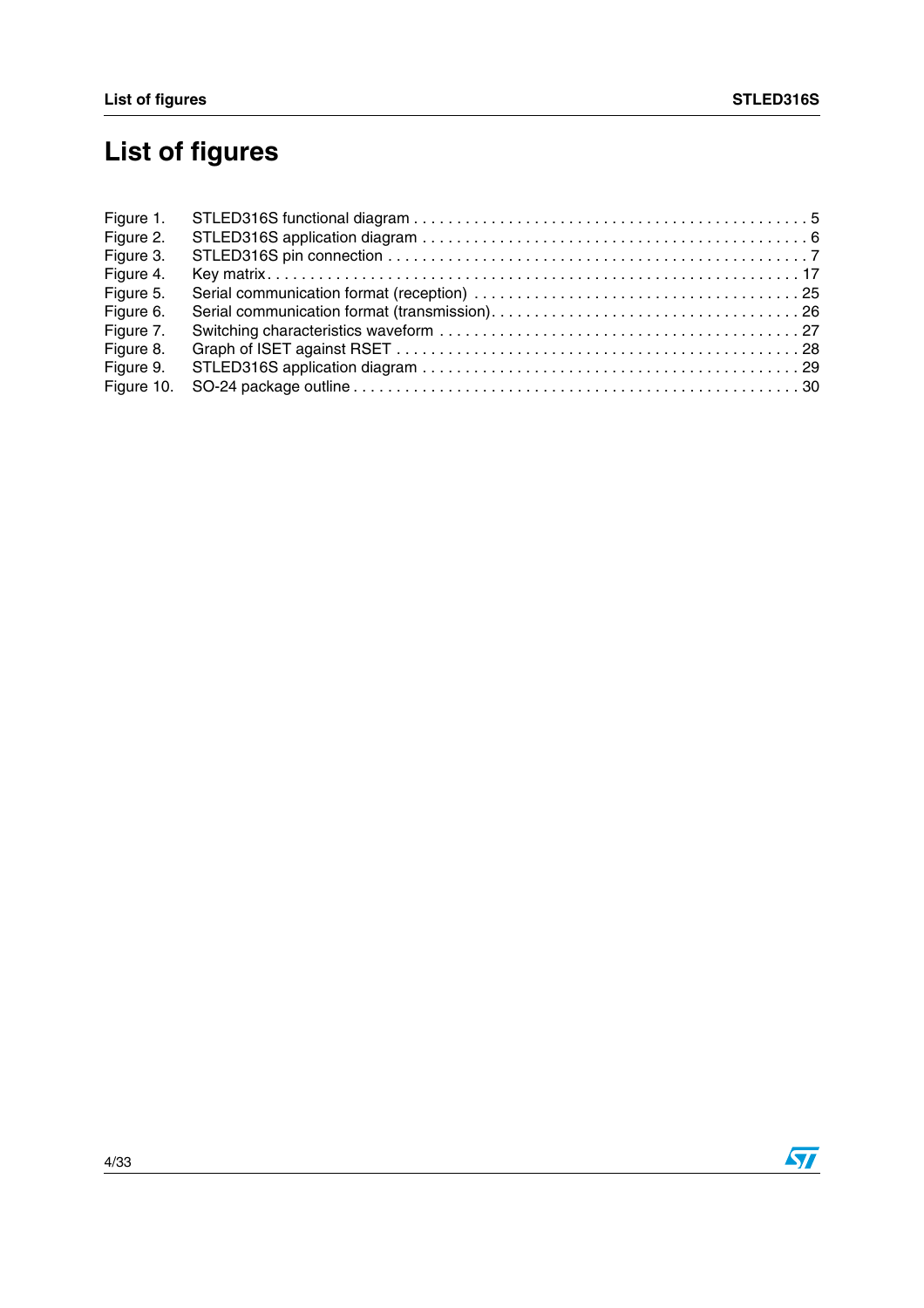# **List of tables**

| Table 1.  |                                                                                                              |  |
|-----------|--------------------------------------------------------------------------------------------------------------|--|
| Table 2.  |                                                                                                              |  |
| Table 3.  | Seven segment display with dot point and common-anode LED panel 11                                           |  |
| Table 4.  | Absolute maximum ratings (all voltages are referenced to GND). 13                                            |  |
| Table 5.  |                                                                                                              |  |
| Table 6.  | DC electrical characteristics                                                                                |  |
|           |                                                                                                              |  |
| Table 7.  |                                                                                                              |  |
| Table 8.  | Power supply characteristics (TA = -40 to +85 °C). $\dots\dots\dots\dots\dots\dots\dots\dots\dots\dots\dots$ |  |
| Table 9.  | Dynamic switching characteristics                                                                            |  |
|           | (TA = -40 to +85 °C, VCC = 5.0 V ± 10%, GND = 0.0 V, typical values are at 25 °C) 16                         |  |
| Table 10. | Timing characteristics                                                                                       |  |
|           | (TA = -40 to +85 °C, $V_{CC}$ = 5.0 V ± 10%, GND = 0.0 V, Typical values are at 25 °C) 16                    |  |
| Table 11. |                                                                                                              |  |
| Table 12. |                                                                                                              |  |
| Table 13. |                                                                                                              |  |
| Table 14. |                                                                                                              |  |
| Table 15. |                                                                                                              |  |
| Table 16. |                                                                                                              |  |
| Table 17. |                                                                                                              |  |
| Table 18. |                                                                                                              |  |
| Table 19. |                                                                                                              |  |
| Table 20. |                                                                                                              |  |
| Table 21. |                                                                                                              |  |

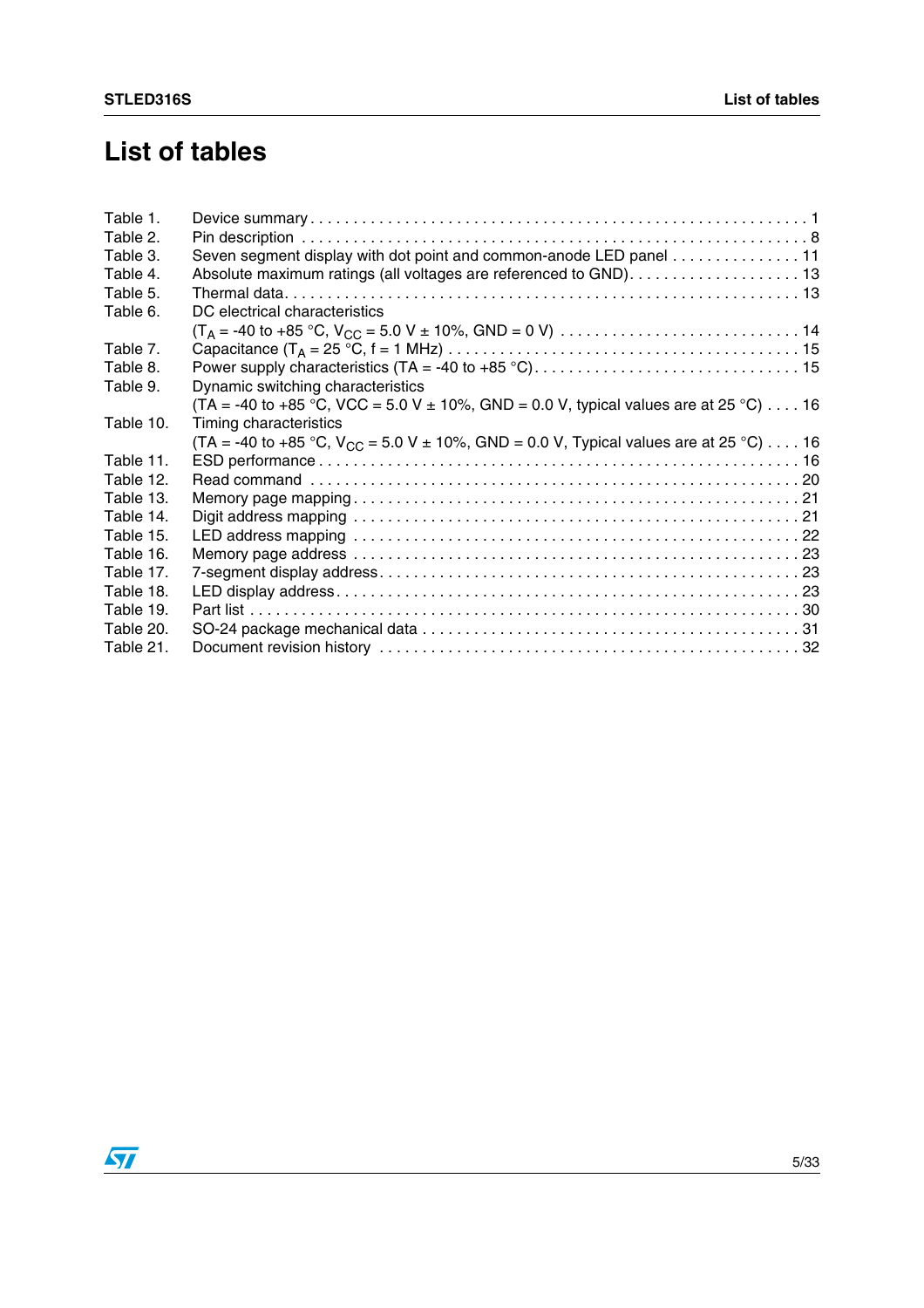# **1 STLED316S functional and application diagram**

The STLED 316S consists of the following blocks:

- Current source
- POR and soft-start
- Interrupt generator
- Serial interface
- Digital logic blocks
- **Drivers**

#### <span id="page-5-0"></span>**Figure 1. STLED316S functional diagram**



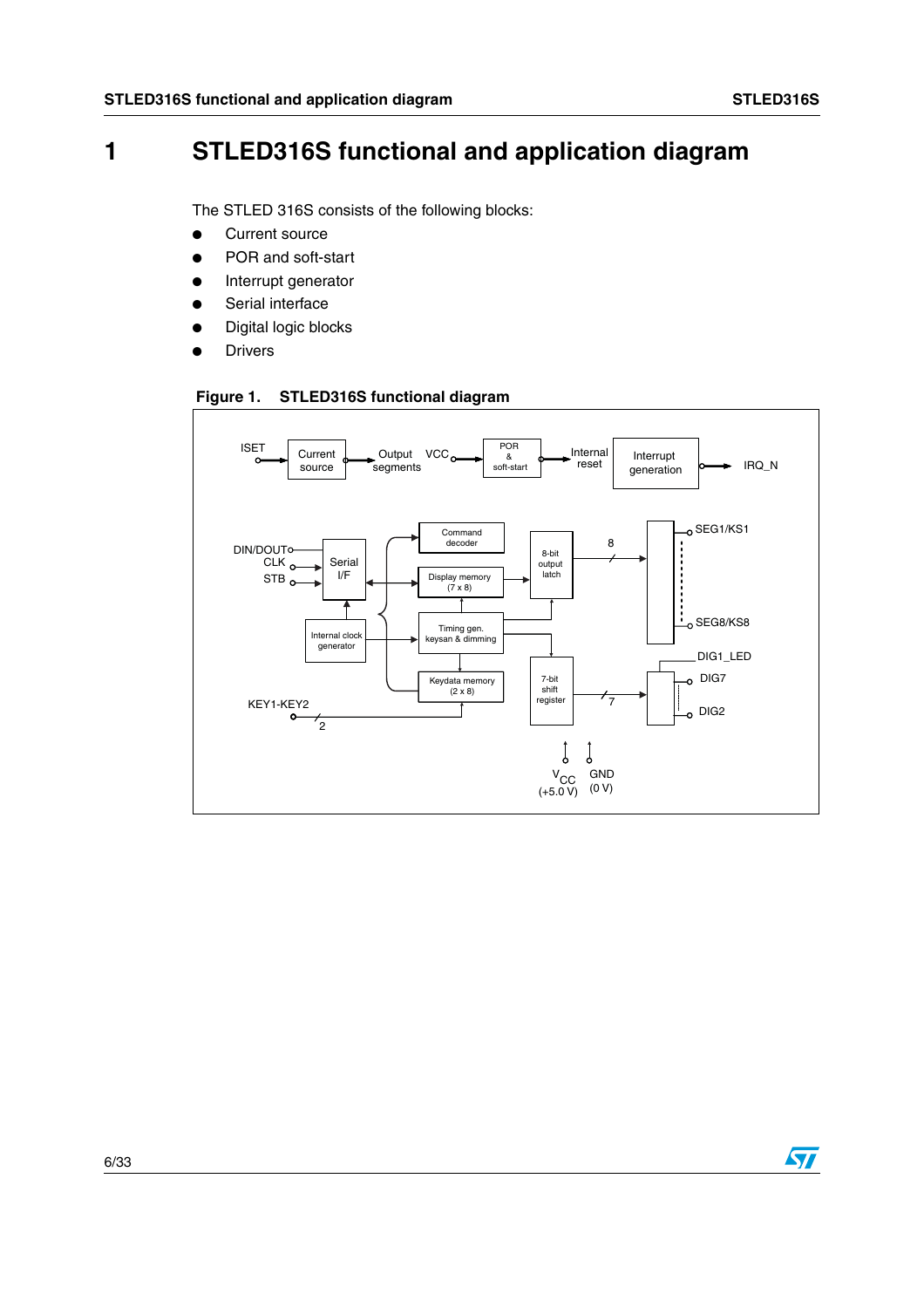

<span id="page-6-0"></span>**Figure 2. STLED316S application diagram**

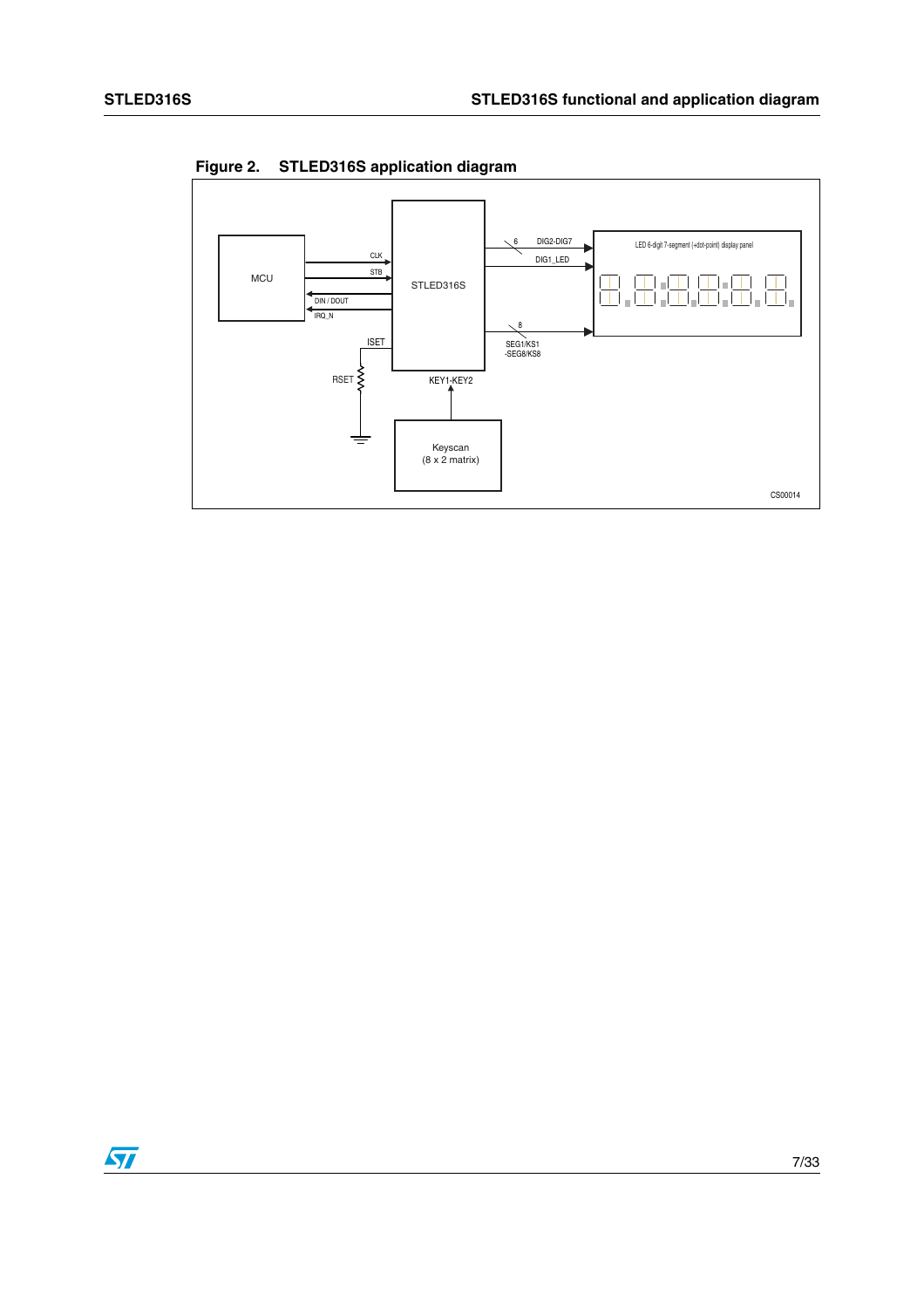# <span id="page-7-0"></span>**2 Pin description**

#### <span id="page-7-1"></span>**Figure 3. STLED316S pin connection**



#### <span id="page-7-2"></span>**Table 2. Pin description**

| Pin number     | <b>Symbol</b>       | <b>Type</b>   | Name and function                                                                                                                                                                                                                                                                                                                                     |  |
|----------------|---------------------|---------------|-------------------------------------------------------------------------------------------------------------------------------------------------------------------------------------------------------------------------------------------------------------------------------------------------------------------------------------------------------|--|
| 1              | DIN/DOUT            | <b>IN/OUT</b> | Output serial data at falling edge of the shift clock,<br>starting from lower bit. Input serial data is clocked in at<br>rising edge of the shift clock, starting from lower bit.                                                                                                                                                                     |  |
| $\overline{2}$ | <b>CLK</b>          | IN            | Reads serial data at rising edge, and outputs data at<br>falling edge.                                                                                                                                                                                                                                                                                |  |
| 3              | <b>STB</b>          | IN            | Initializes serial interface at rising or falling edge to<br>make STLED316S wait for reception of command.<br>Data input after the falling edge of STB are processed<br>as a command. While command data are processed,<br>current processing is stopped, and the serial interface<br>is initialized. While STB is high, instructions are<br>ignored. |  |
| 4              | IRQ N               | <b>OUT</b>    | Interrupt output (active low) to interrupt the MCU<br>when there is a key press                                                                                                                                                                                                                                                                       |  |
| 5              | DIG1 LED            | <b>OUT</b>    | Single output LED used together with the 8 segments<br>to drive up to 8 discrete LEDs                                                                                                                                                                                                                                                                 |  |
| 6,7,8          | DIG2, DIG3,<br>DIG4 | OUT           | Digit output pins.                                                                                                                                                                                                                                                                                                                                    |  |
| 9              | $V_{CC}$            | <b>PWR</b>    | 5.0 V $\pm$ 10% Core main supply voltage. Bypass to<br>GND through a $0.1 \mu$ F capacitor as close to the pin as<br>possible.                                                                                                                                                                                                                        |  |
| 10,11,12       | DIG5, DIG6,<br>DIG7 | OUT           | Digit output pins.                                                                                                                                                                                                                                                                                                                                    |  |

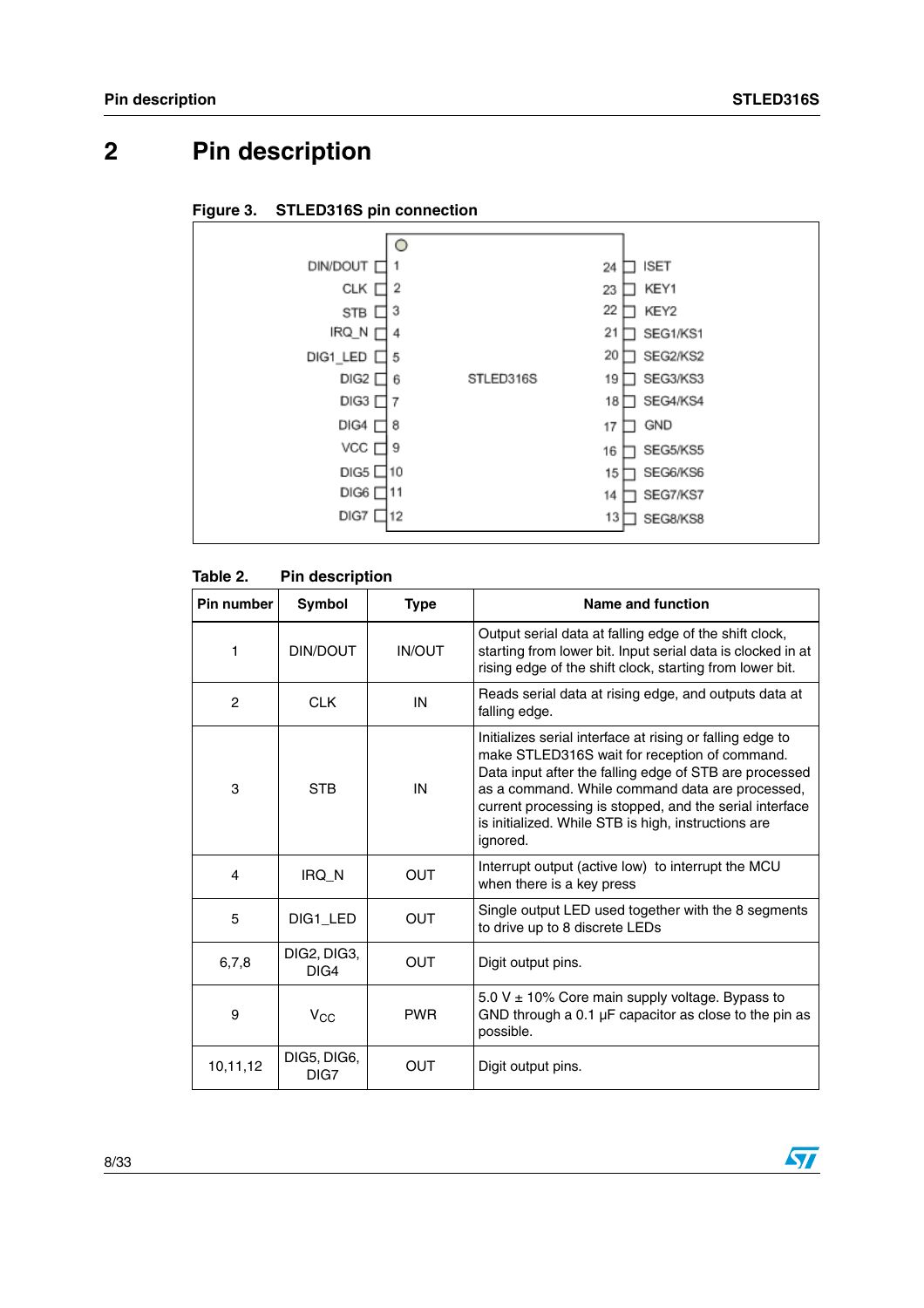| Pin number     | Symbol                     | <b>Type</b> | Name and function                                                                                                                            |
|----------------|----------------------------|-------------|----------------------------------------------------------------------------------------------------------------------------------------------|
| 13, 14, 15, 16 | SEG8/KS8<br>tο<br>SEG5/KS5 | OUT         | Segment output pins (dual function as key source).                                                                                           |
| 17             | <b>GND</b>                 | <b>PWR</b>  | Connect this pin to system GND.                                                                                                              |
| 18,19,20,21    | SEG4/KS4<br>tο<br>SEG1/KS1 | OUT         | Segment output pins (dual function as key source).                                                                                           |
| 22             | KEY <sub>2</sub>           | IN          | Key 2 input. Input data to these pins from external<br>keyboard are latched at end of the display cycle<br>(maximum keyboard size is 8 x 2). |
| 23             | KEY1                       | IN          | Key 1 input. Input data to these pins from external<br>keyboard are latched at end of the display cycle<br>(maximum keyboard size is 8 x 2). |
| 24             | ISET                       | IN          | Segment current setting. Connect to GND through a<br>resistor to set the peak segment current.                                               |

**Table 2. Pin description (continued)**

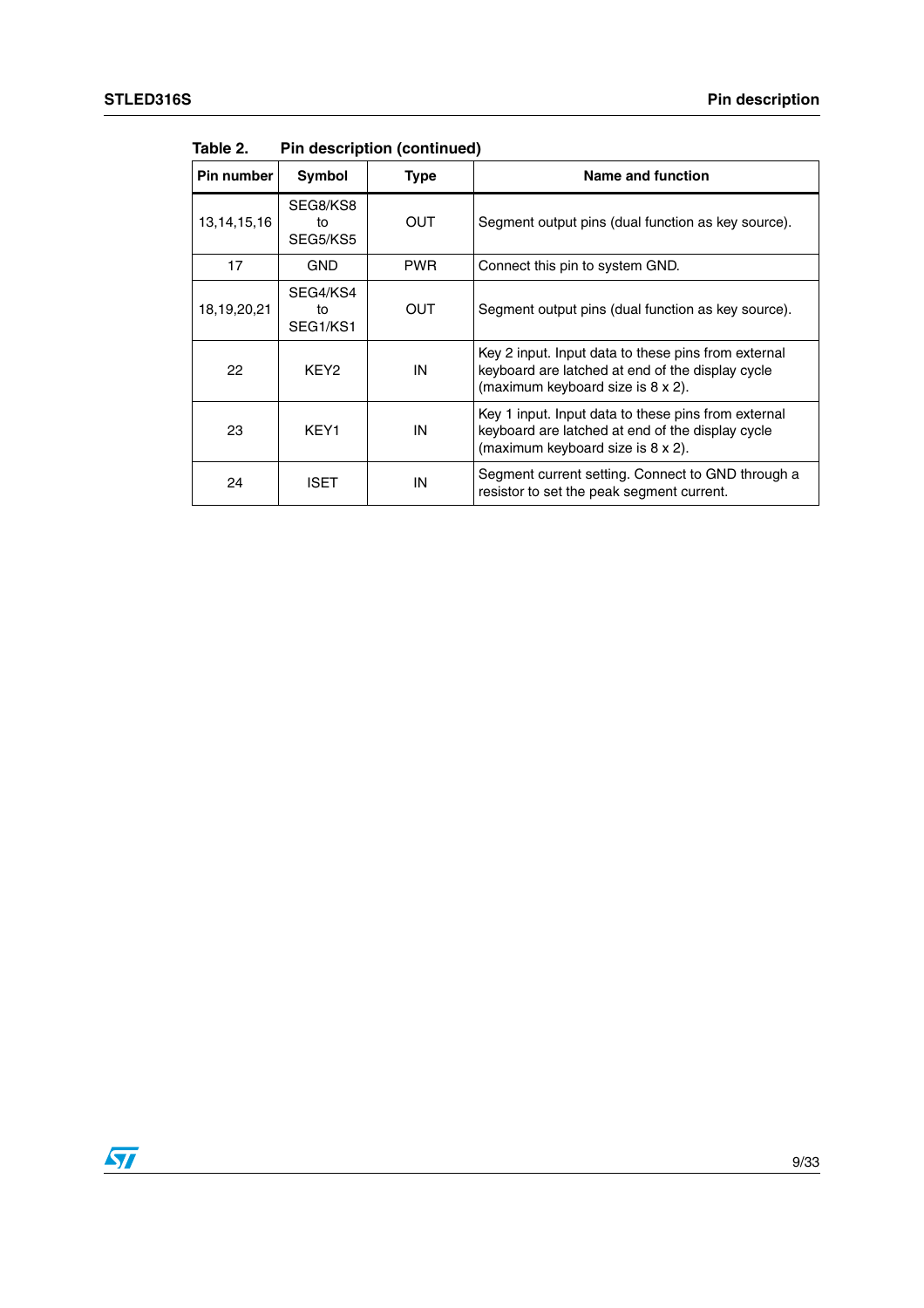## <span id="page-9-0"></span>**3 STLED316S functional description**

The STLED316S is a common-anode LED driver controller which can be used to drive red, green or blue LEDs as the current is adjustable through the external resistor. In the common anode configuration, the segment outputs sink the current from the cathodes while the digit outputs source the current to the anodes. The configurable output current can be used to drive LEDs with different current ratings (red, green or blue). The brightness of the whole display can be controlled through the serial interface as described later. The outputs can be connected together in parallel to drive a single LED. In this case, two parallel current sources of equal value drive a single LED. The external resistor value can be set accordingly to determine the desired output current thus controlling the display brightness.

Soft-start limits the inrush current during power-up. The display is blanked (LEDs are turned off or in high-Z state) on power-up.

### <span id="page-9-1"></span>**3.1 Low power mode of operation**

Upon initial power up or when not configured or when not used, the STLED316S will be in low power mode of operation wherein the current consumption drops to less than 1mA. During this mode, the data configured is maintained as long as the supply voltage is still present (the contents of the internal RAM need the supply voltage to be present). Port configuration and output levels are restored when the STLED316S resumes normal operation. For minimum supply current in shutdown mode, logic inputs should be at GND or  $V_{CC}$ .

### <span id="page-9-2"></span>**3.2 Serial interface**

The interface is used to write configuration and display data to the STLED316S. The serial interface comprises of a shift register into which DIN is clocked on the rising edge of the CLK when STB is low. When STB is low, falling transitions on CLK clock the data from the device to the microcontroller. The 8-bit data is decoded to determine and execute the command.

STB indicates to the device the start of communication when it goes low. DIN/DOUT pin is bi-directional. The data will be validated during positive pulse of the clock in both write/read modes. If the STB signal goes high before completing the data byte write to the device, the preceding data bits are ignored and the previous configuration remains intact.

### <span id="page-9-3"></span>**3.3 Initial power up**

On initial power-up, all control registers are reset, the display is blanked and the STLED316S is in the low power mode. All the outputs are in high-impedance state at initial power-up. The DIN/DOUT is pulled high by an external pull-up resistor. The display driver has to be configured before the display can be used.

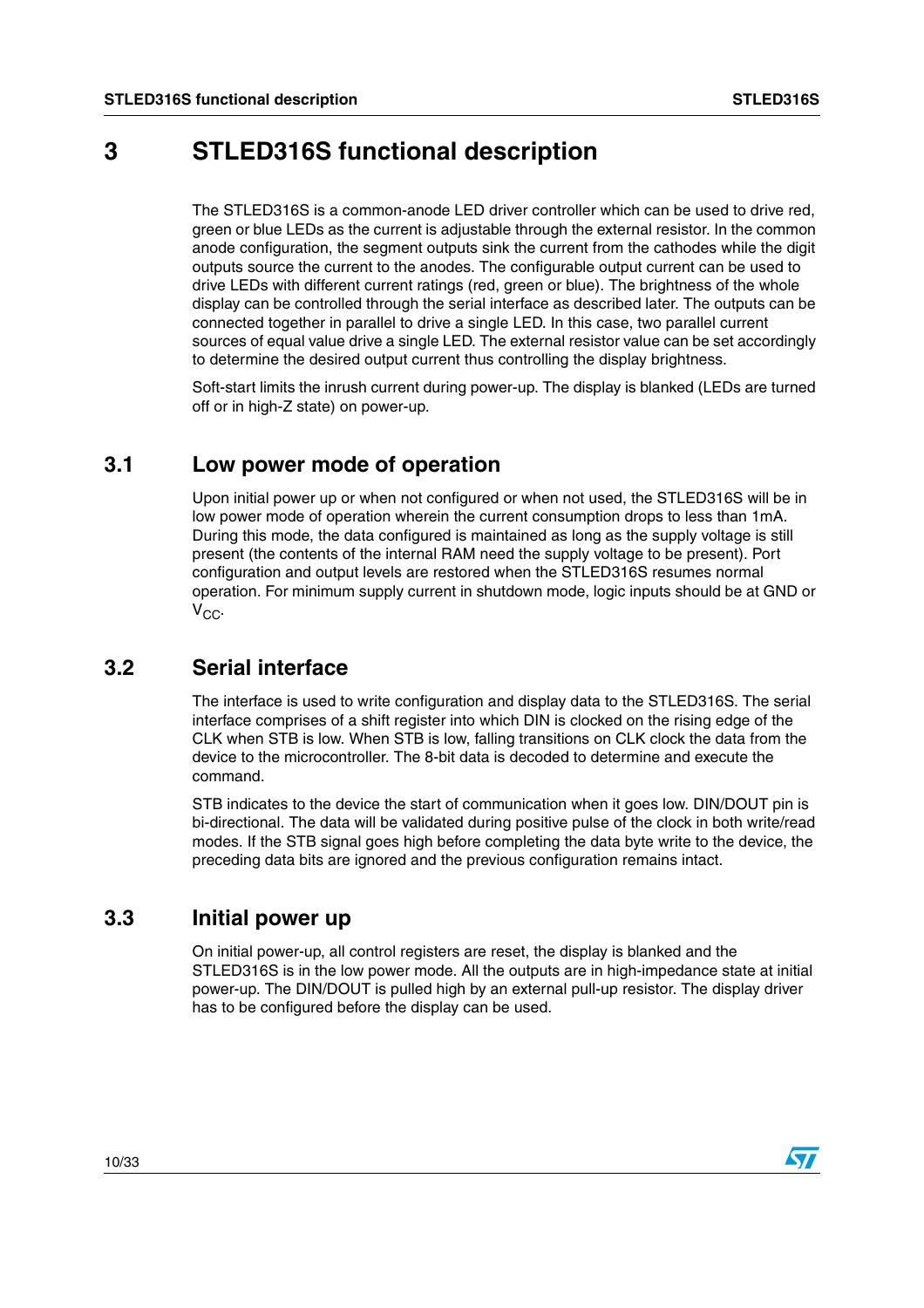### <span id="page-10-0"></span>**3.4 Display types**



#### <span id="page-10-4"></span>**Table 3. Seven segment display with dot point and common-anode LED panel**

### <span id="page-10-1"></span>**3.5 Keyscan**

The full keyscan is illustrated in the another section of the datasheet. One diode is required per key switch. The keyscan circuit detects any combination of keys being pressed.

### <span id="page-10-2"></span>**3.6 Discrete LED outputs**

The STLED316S can be used to drive up to 8 discrete LEDs. The single LED output acts like a digit driver output and can be wired-up with 8 segment outputs to drive up to 8 different discrete LEDs. Physical connections from the LED output as well as the segment outputs must be made to drive the discrete LEDs in the desired manner. The discrete LEDs may be needed to indicate the "Power", "Standby" status (for example). Also it is possible to separately control the brightness of each single LED.

### <span id="page-10-3"></span>**3.7 Power on reset and soft-start**

The device integrates an internal power-on-reset circuit which initializes the digital logic upon power up. The soft-start circuit limits the inrush current and high peak current during power-up. This is done by delaying the input circuit's response to the external applied voltage. During soft-start, the input resistance is higher which lowers the in-rush current when the supply voltage is applied.

 $\sqrt{2}$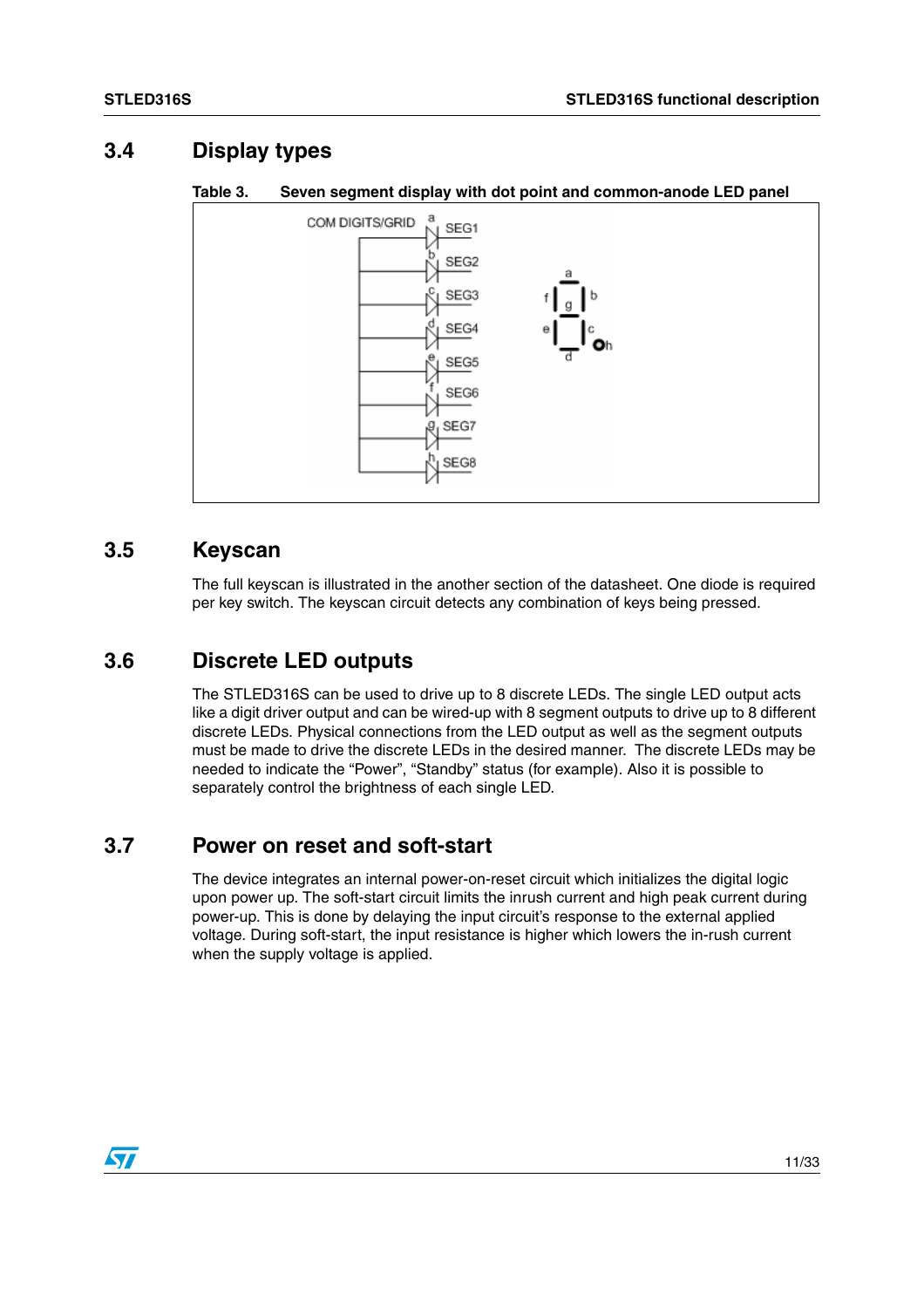#### <span id="page-11-0"></span>**3.8 LED drivers**

The constant current capability is up to 40 mA per output segment and is set for all the outputs using a single external resistor. When acting as digit drivers, the outputs source current to the display anodes. When acting as segment drivers, the LED outputs sink current from the display cathodes. The outputs are high impedance when not being used as digit or segment drivers.

Each port configured as a LED digit driver behaves as a digitally-controlled constant current sink. The LED drivers are suitable for both discrete LEDs and common anode (CA) numeric LED digits. When fully configured as a LED driver, the STLED316S controls up to 8 LED segments in a single digit with 8-step logarithmic brightness control for the digits. A single resistor sets the maximum segment current for all the segments, with a maximum of 40mA per segment. The STLED316S drives any combination of discrete LEDs and CA digits for numeric displays.

The recommended value of  $R_{\text{SET}}$  is the minimum allowed value, since it sets the display driver to the maximum allowed segment current.  $R_{\text{SET}}$  can be a higher value to set the segment current to a lower maximum value where desired. The user must also ensure that the maximum current specifications of the LEDs connected to the drivers are not exceeded.

The brightness of the individual digits in the display panel can be controlled separately.

### <span id="page-11-1"></span>**3.9 Interrupt**

The device includes an active low level IRQ\_N pin to the microprocessor. The STLED316S generates an interrupt when a key is pressed.

### <span id="page-11-2"></span>**3.10 Operating the device with 3.3 V interface voltages**

The device can detect the input voltage levels reference to 3.3 V from the main controller chip as long as the  $V_{II}$  and  $V_{IH}$  specifications of the STLED316S are met. If the input voltage to STLED316S is greater than 2.9 V, the STLED316S will recognize the signal level as a valid high and if the input voltage is lower than 1.75 V, it will be recognized as a valid low level.

For the output signals from the device like DOUT and IRQ\_N, the signal level depends on the external supply to which the external pull up resistor is connected to. Thus this eliminates the use of any level shifter between the main controller and the STLED316S.

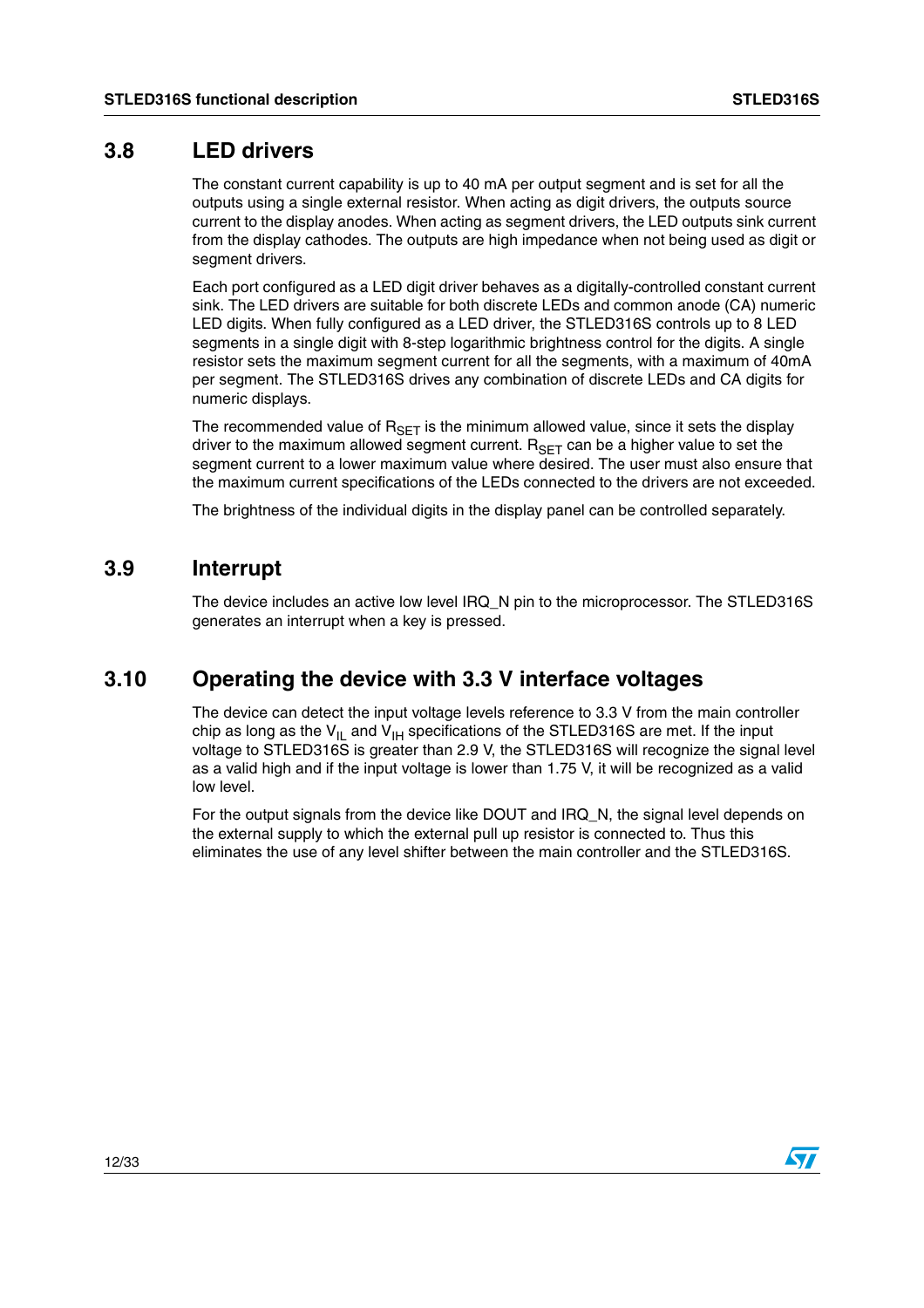# <span id="page-12-0"></span>**4 Maximum rating**

Stressing the device above the rating listed in the "Absolute maximum ratings" table may cause permanent damage to the device. These are stress ratings only and operation of the device at these or any other conditions above those indicated in the operating sections of this specification is not implied. Exposure to absolute maximum rating conditions for extended periods may affect device reliability. Refer also to the STMicroelectronics SURE program and other relevant quality documents.

| Symbol                                  | <b>Parameters</b>                                                   | <b>Values</b>         | Unit        |
|-----------------------------------------|---------------------------------------------------------------------|-----------------------|-------------|
| $V_{\rm CC}$                            | Supply voltage to ground                                            | $-0.5$ to $+7.0$      | v           |
| $V_{1}$                                 | Logic input voltage                                                 | -0.5 to $V_{CC}$ +0.5 | v           |
| Power dissipation (1)<br>$P_D$          |                                                                     | 1200                  | mW          |
| $T_A$                                   | Operating ambient temperature                                       | $-40$ to 85           | °C          |
| $T_{\text{J}}$                          | Junction temperature                                                | 150                   | °C          |
| T <sub>STG</sub><br>Storage temperature |                                                                     | $-65$ to $+150$       | $^{\circ}C$ |
| $T_{L}$                                 | Lead temperature (10 sec)                                           | 300                   | °C          |
| V <sub>ESD</sub>                        | Electrostatic discharge voltage on all pins (2)<br>Human body model | $-4$ to $+4$          | kV          |

<span id="page-12-2"></span>**Table 4. Absolute maximum ratings** (all voltages are referenced to GND)

1. De-rate at -9.6 mW/°C at  $T_A = 25$ °C or higher

2. In accordance with the JEDEC standard

### <span id="page-12-1"></span>**4.1 Thermal data**

#### <span id="page-12-3"></span>**Table 5. Thermal data**

| <b>Symbol</b> | <b>Parameter</b>                    | Min | T <sub>VD</sub> | Max | Unit |
|---------------|-------------------------------------|-----|-----------------|-----|------|
| thJC          | Thermal resistance junction-ambient |     | フロ              |     | °C/W |

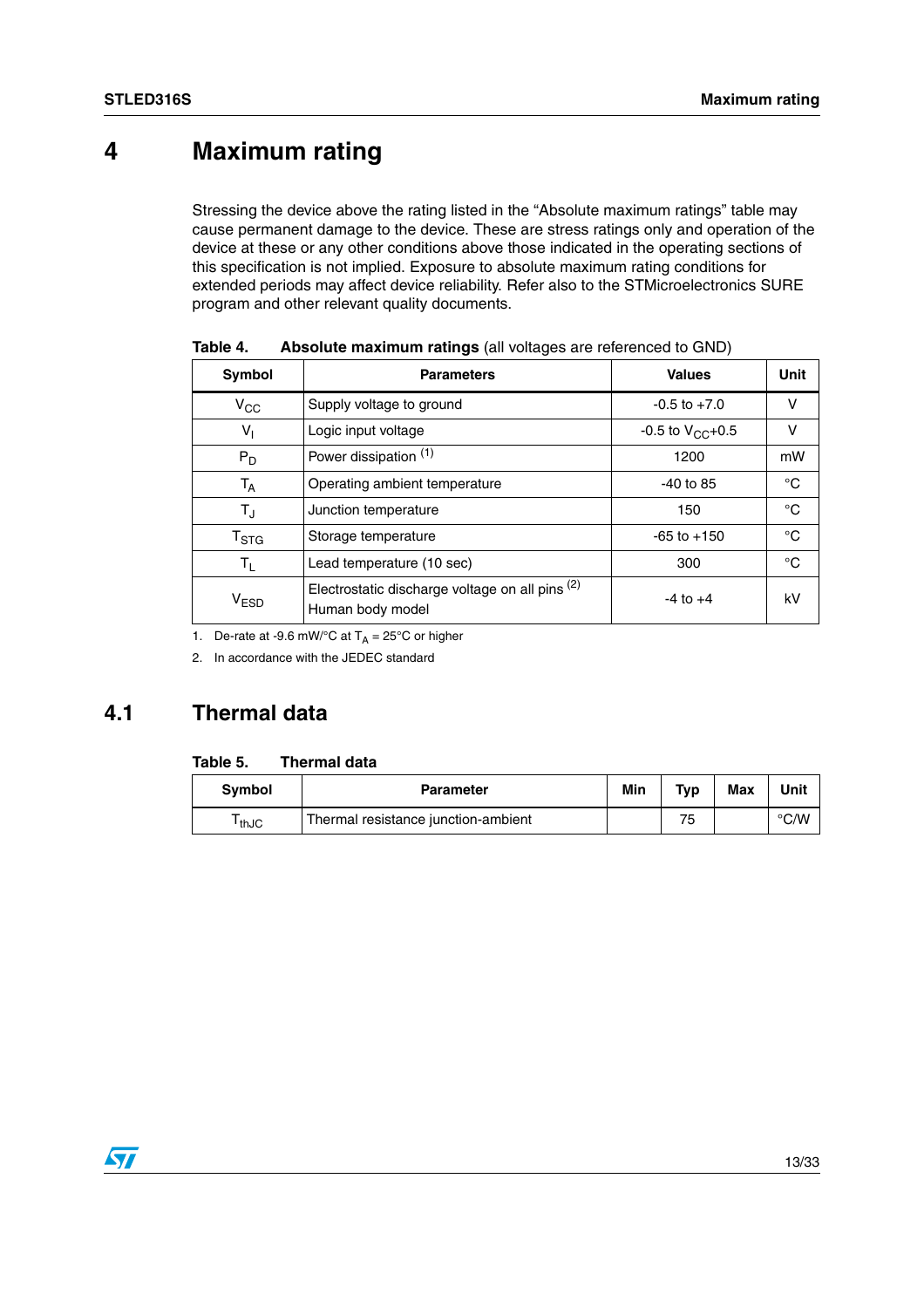# <span id="page-13-0"></span>**5 Recommended operating conditions**

### <span id="page-13-1"></span>**5.1 DC electrical characteristics**

<span id="page-13-2"></span>

| Table 6. | DC electrical characteristics |
|----------|-------------------------------|
|          |                               |

 $(T_A = -40 \text{ to } +85 \text{ °C}, V_{CC} = 5.0 \text{ V} \pm 10\%$ , GND = 0 V)

| Symbol                            | $\sqrt{ }$<br><b>Parameter</b>                                                      | <b>Test conditions</b>                                             | Min                  | <b>Typ</b> | Max        | Unit |
|-----------------------------------|-------------------------------------------------------------------------------------|--------------------------------------------------------------------|----------------------|------------|------------|------|
| $V_{\rm CC}$                      | Logic supply voltage                                                                |                                                                    | 4.5                  | 5.0        | 5.5        | V    |
| V <sub>IH</sub>                   | High level input voltage                                                            | High level guaranteed<br>digital pins                              | 0.57<br>$V_{\rm CC}$ |            | $V_{CC}$   | v    |
| $V_{IL}$                          | Low level input voltage                                                             | Low level guaranteed<br>digital pins                               | 0                    |            | 0.3V<br>CC | v    |
| $I_{\text{IH}}$ , $I_{\text{IL}}$ | Input current                                                                       | $V_{IN}$ = $V_{CC}$ or GND                                         | $-2$                 |            | 2          | μA   |
| <b>V<sub>HYS</sub></b>            | Hysteresis voltage<br>(DIN, CLK, STB pins)                                          |                                                                    | 0.9                  | 1.05       | 1.2        | v    |
| VOL(DOUT)                         | Low level output voltage                                                            | DOUT, $I_{OL2} = 4$ mA                                             |                      |            | 0.4        | V    |
| <b>I</b> OLEAK                    | Driver leakage current                                                              | Drivers off                                                        |                      |            | $-140$     | μA   |
| $I_{\text{SEG}}$                  | Segment drive LED sink current                                                      | $V_{LED} = 2.5 V$<br>$V_{\text{DIGIT}} = V_{\text{CC}} - 1.0$      | -30                  | -40        | -50        | mA   |
| $I_{\text{DIG}}$                  | Digit drive LED source current                                                      | $V_{\text{DIGIT}} = V_{\text{CC}} - 1.0$                           | 240                  | 320        | 400        | mA   |
| <b>TOLSEG</b>                     | Segment drive current matching                                                      | $V_{CC}$ = 5.0 V, T <sub>A</sub> = 25 °C<br>$V_{\text{F}}$ = 2.5 V |                      | 3          |            | $\%$ |
| $R_{\mathsf{SET}}$                | External current setting reference<br>resistor<br>(precision = $\pm 1\%$ tolerance) | $I_{SEG}$ = 40 mA                                                  |                      | 360        |            | Ω    |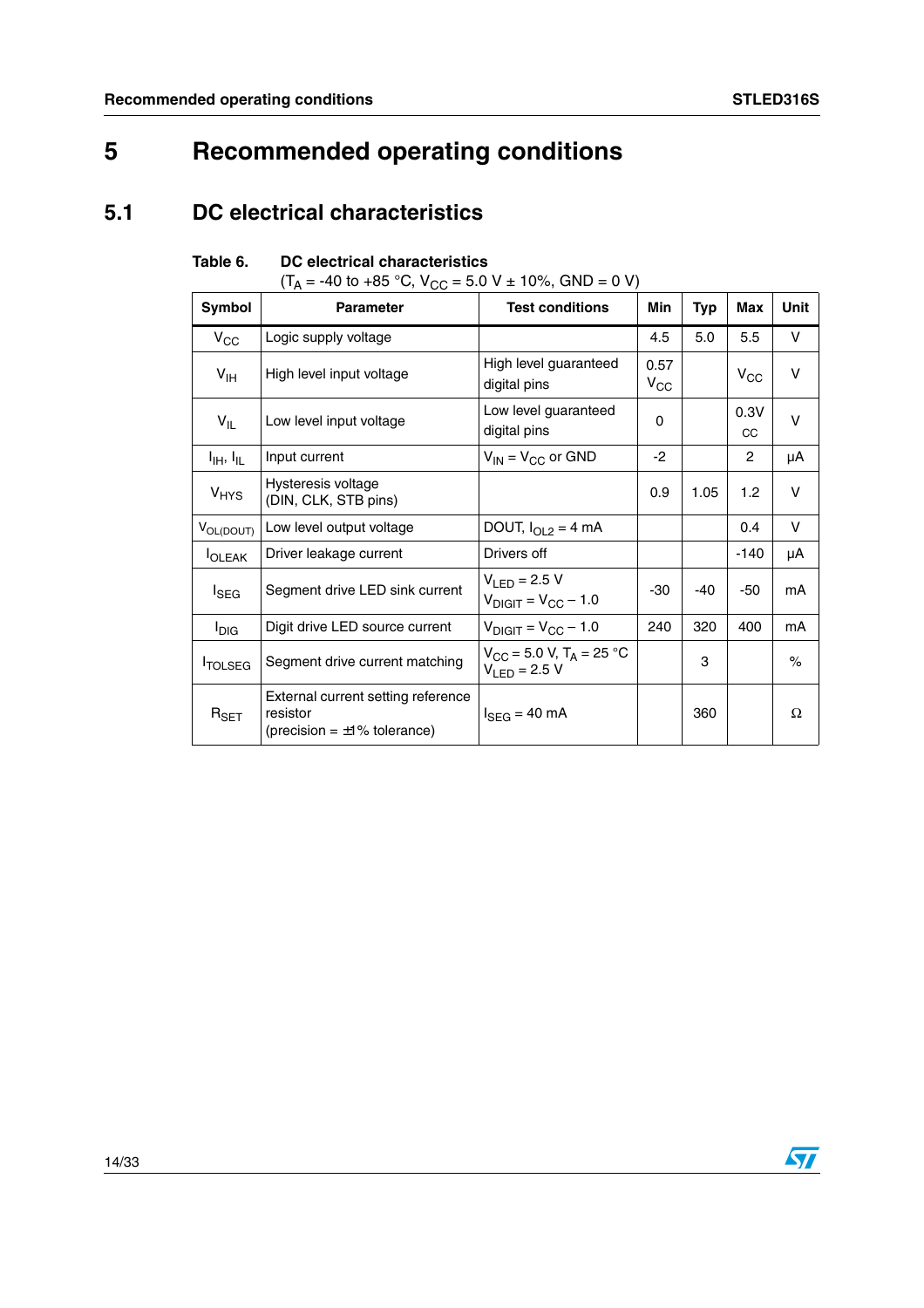### <span id="page-14-0"></span>**5.2 Power consumption estimation**

Each port of the STLED316S can sink a maximum current of 40 mA into an LED with a 4.4 V forward voltage drop when operated from a supply voltage of 5.0 V. The minimum voltage drop across the internal LED drivers is thus 5.0 - 4.4 = 0.6 V. The STLED316S can sink 8 x 40 = 320 mA when all outputs are operating as LED segment drivers at full current. On a 5.0 V supply, a STLED316S dissipates  $(5.0 V - 4.4 V) \times 320$  mA = 192 mW when driving 8 of these 4.4 V forward voltage drop LEDs at full current. If the application requires high drive current, consider adding a series resistor to each LED to drop excessive drive voltage off-chip.

If the forward voltage of the LED is lesser than 4.4 V (say 2.4 V), then the maximum power dissipation of STLED316S when all segments are turned on will be ( 5 - 2.4) V x 320 mA = 832 mW. To lower the power dissipation, consider adding a small series resistor in the supply. Another alternative is to increase the value of the  $R_{\text{SFT}}$  to lower the current of the LEDs from 40 mA to say 30 or 20 mA.

The efficiency will be the power consumption in the LEDs divided by the input power consumed.

Efficiency =  $V_{\text{diode}} \times I_{\text{diode}} / V_{\text{CC}} \times I_{\text{CC}}$ 

As an example, consider LED with forward voltage of  $V_F = 2.4V$ ,  $I_{peak} = 40$  mA,  $V_{\text{CC (max)}}$  = 5.5 V, N = number of segments = 8 (max), D = duty cycle = 15/16,

Power dissipation, P<sub>D (max)</sub> = 5 mA x 5.5 V + (5.5 - 2.4) V x (15/16) x 40 mA x 8 = 27.5 + 780 = 807.5 mW. To lower this value, add a series resistor with the supply.

#### <span id="page-14-1"></span>**5.3 Capacitance**

<span id="page-14-3"></span>Table 7. **Capacitance**  $(T_A = 25 \text{ °C}, f = 1 \text{ MHz})$ 

| Symbol          | <b>Parameter</b>    | <b>Test conditions</b> | Min | Typ | Max | Unit |
|-----------------|---------------------|------------------------|-----|-----|-----|------|
| $C_{\text{IN}}$ | I Input capacitance |                        |     |     | 15  | рF   |

#### <span id="page-14-2"></span>**5.4 Power supply characteristics**

<span id="page-14-4"></span>**Table 8.** Power supply characteristics  $(T_A = -40 \text{ to } +85 \text{ °C})$ 

| Symbol          | <b>Parameter</b>                                  | <b>Test conditions</b>                                                                                              | Min. | Typ. | Max. | Unit l |
|-----------------|---------------------------------------------------|---------------------------------------------------------------------------------------------------------------------|------|------|------|--------|
| <b>ISTBY</b>    | Quiescent power supply<br>current                 | $V_{\rm CC}$ = 5.5 V,<br>All inputs = $V_{CC}$ or GND                                                               |      | 50   | 1000 | μA     |
| <sup>I</sup> CC | Operating power supply<br>current<br>(display ON) | All segments ON, all digits<br>scanned, intensity set to full,<br>internal oscillator, no display<br>load connected |      | 10   | 15   | mА     |

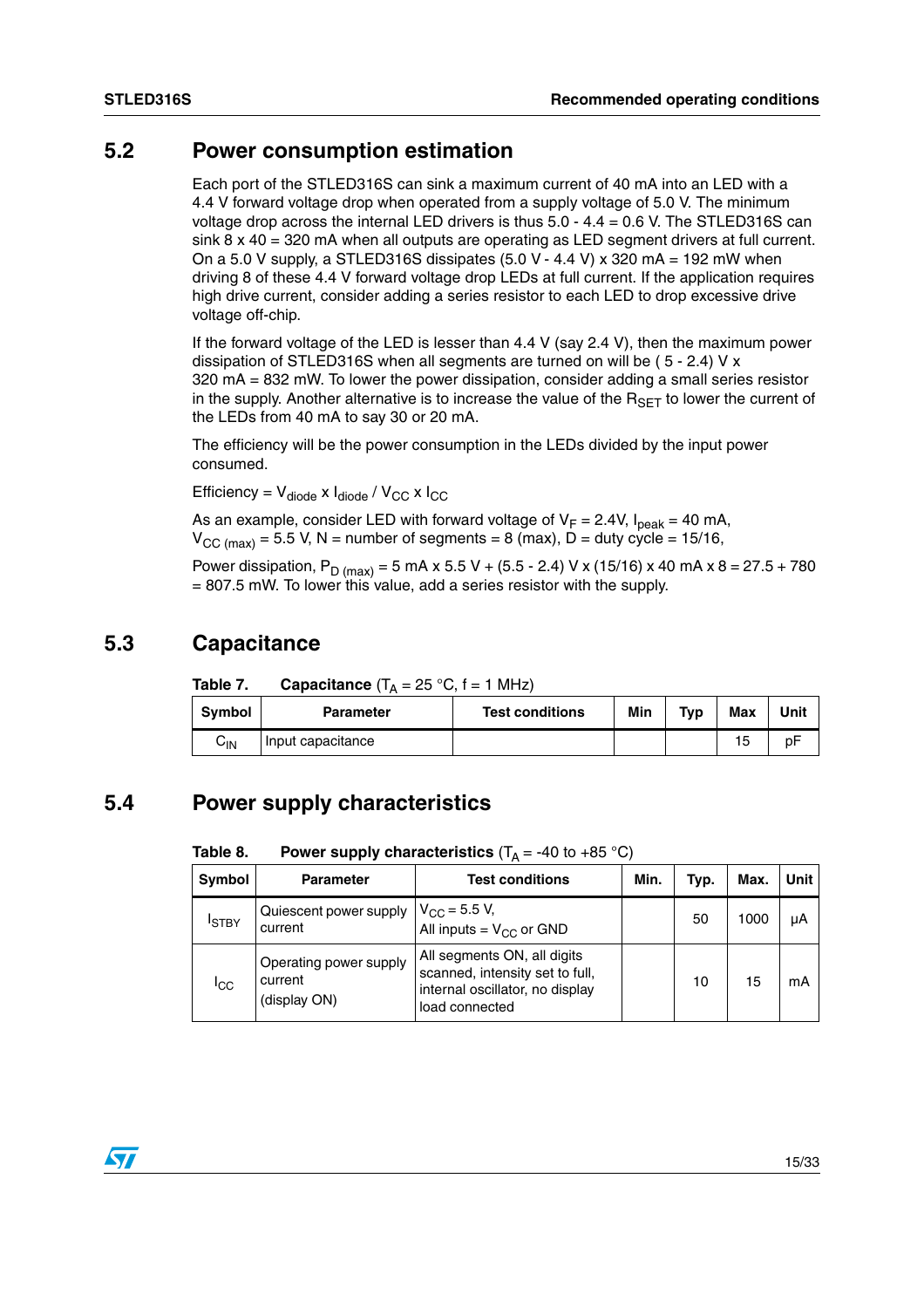### <span id="page-15-0"></span>**5.5 Dynamic switching characteristics**

#### <span id="page-15-3"></span>Table 9. **Dynamic switching characteristics**

 $(T_A = -40 \text{ to } +85 \text{ °C}, V_{CC} = 5.0 \text{ V } \pm 10\%$ , GND = 0.0 V, typical values are at  $25^{\circ}$ C)

| Symbol           | <b>Parameter</b>               | <b>Test conditions</b>                            | Min. | Typ. | Max. | Unit       |
|------------------|--------------------------------|---------------------------------------------------|------|------|------|------------|
| fosc             | Internal oscillation frequency |                                                   | 400  | 500  | 600  | kHz        |
| <sup>†</sup> MAX | Clock (CLK) frequency          | Duty = $50\%$                                     |      |      |      | <b>MHz</b> |
| <b>T</b> PLZ     | Propagation delay              | CLK to DOUT<br>$R_1 = 10 K\Omega$ , $C_1 = 15 pF$ |      |      | 300  | ns         |
| <sup>I</sup> PZL |                                |                                                   |      |      | 100  | ns         |

### <span id="page-15-1"></span>**5.6 Timing characteristics**

#### <span id="page-15-4"></span>**Table 10. Timing characteristics**

 $(T_A = -40 \text{ to } +85 \text{ °C}, V_{CC} = 5.0 V ± 10\%$ , GND = 0.0 V, Typical values are at  $25^{\circ}$ C)

| Symbol               | <b>Parameter</b>   | <b>Test conditions</b>                | Min. | Typ. | Max. | Unit |
|----------------------|--------------------|---------------------------------------|------|------|------|------|
| $PW_{\mathsf{CLK}}$  | Clock pulse width  |                                       | 400  |      |      | ns   |
| $PW_{STB}$           | Strobe pulse width |                                       |      |      |      | μs   |
| <sup>I</sup> SETUP   | Data setup time    |                                       | 100  |      |      | ns   |
| <sup>t</sup> HOLD    | Data hold time     |                                       | 100  |      |      | ns   |
| <sup>t</sup> CLK-STB | Clock-strobe time  | CLK rising edge to STB<br>rising edge |      |      |      | μs   |

### <span id="page-15-2"></span>**5.7 ESD performance**

#### <span id="page-15-5"></span>**Table 11. ESD performance**

| Symbol     | <b>Parameter</b>          | <b>Test conditions</b> | Min. | Typ. | Max. | Unit |
|------------|---------------------------|------------------------|------|------|------|------|
| <b>ESD</b> | JEDEC standard (all pins) | HBM                    |      | ±4   |      | k٧   |

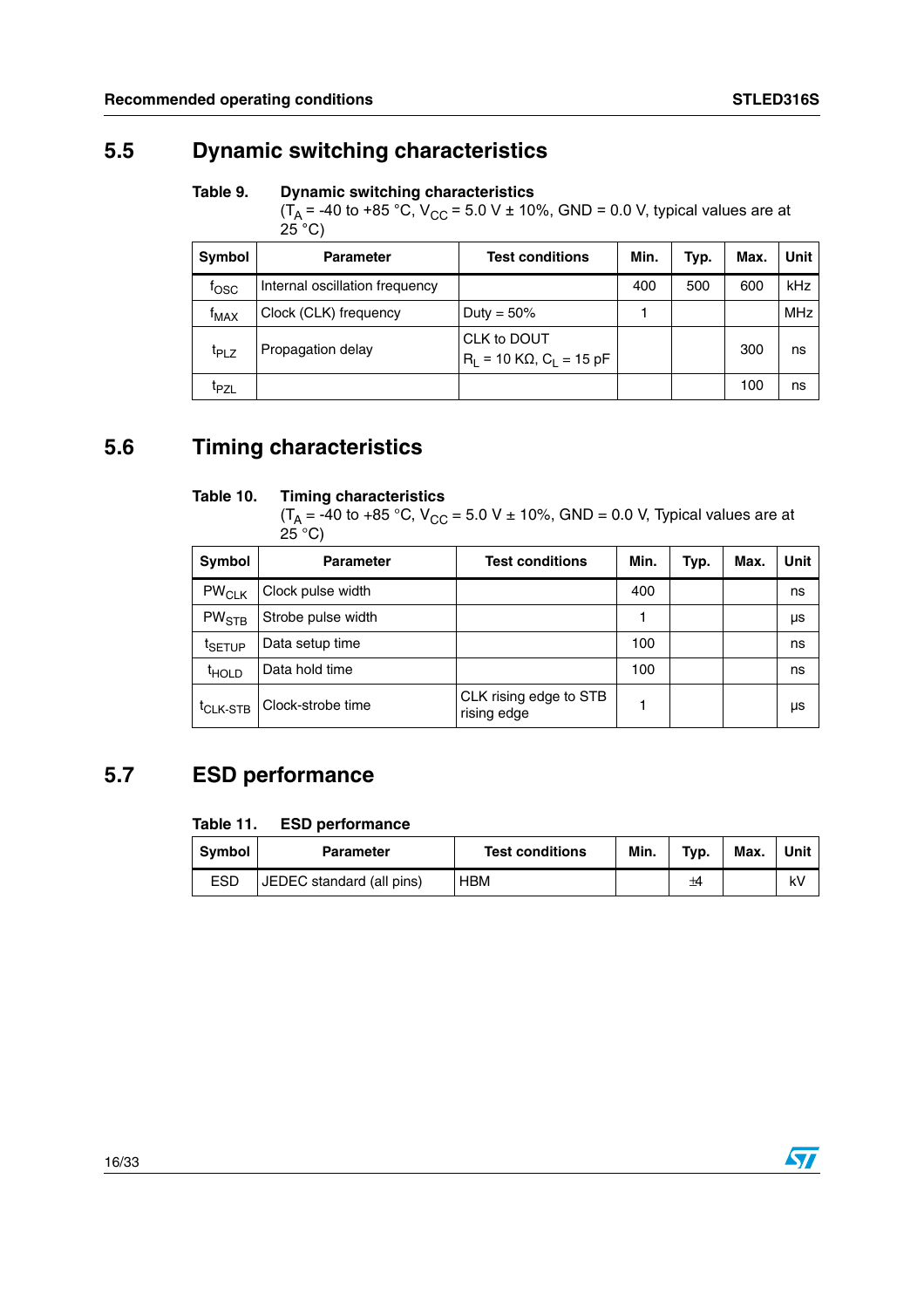### <span id="page-16-0"></span>**6 Key-scan & display cycle**

The display RAM stores the data transmitted from an external device to the STLED316S through the serial interface. Refer to *[Section 9: Key-scanning and display timing on page 25](#page-24-0)* for a pictorial representation.

The grid and segment outputs are controlled by the display output module. The entire grid will be turned off on channel 1/16 and 16/16 meaning that the first channel and last channel are off. This is referred to as blanking time.

During the keyscan time (first cycle from timing generator), the entire grid is turned off and only the segments are enabled one by one (seg0 to seg7). The segment on time is 64 µs.

During the LED discrete time (second cycle), the data present on the internal LED buffer is checked. If the data is present, then the brightness setting of each LED in the brightness control register is checked. Then each segment will be enabled or disabled based on the register value. In this duration, the grids 1 to 6 are turned off. The grid corresponding to LED digit is turned on. The LED on duty cycle is 14/16. If the LED/seg1 brightness is 12/16, it means that the segment1 OFF time is 12/16 and on time is 2/16.

During 7-segment display time ( $3<sup>rd</sup>$  cycle to  $8<sup>th</sup>$  cycle), the display status is checked whether it is ON or OFF. If display is ON, then the dimming settings are checked from the configuration register for the grid (it may be common dimming setting or individual dimming setting for each digit). The minimum turn on time is 1/16 and maximum turn on time is 14/16. The blanking time is valid before the turning on and turning off of the grid. The blanking interval is 32 µs. This will continue until the maximum number of digits configured in the register. Once the full cycle is complete, the keyscan cycle will start again.

If the display is not turned on, then the timing generation will immediately go to the key scan mode.

#### **Initial:**

All the segments and grids are turned off.

#### **During operation:**

- 1. Turn on segment (keyscan) one by one. On time duration is 64 µs.
- 2. Check the data present in LED register. If data is present, turn on the respective LED grid and segments.
- 3. Check the display on. If display is turned on, then enable the grid one by one from grid 1 to grid 6 (maximum) and turn on segments.

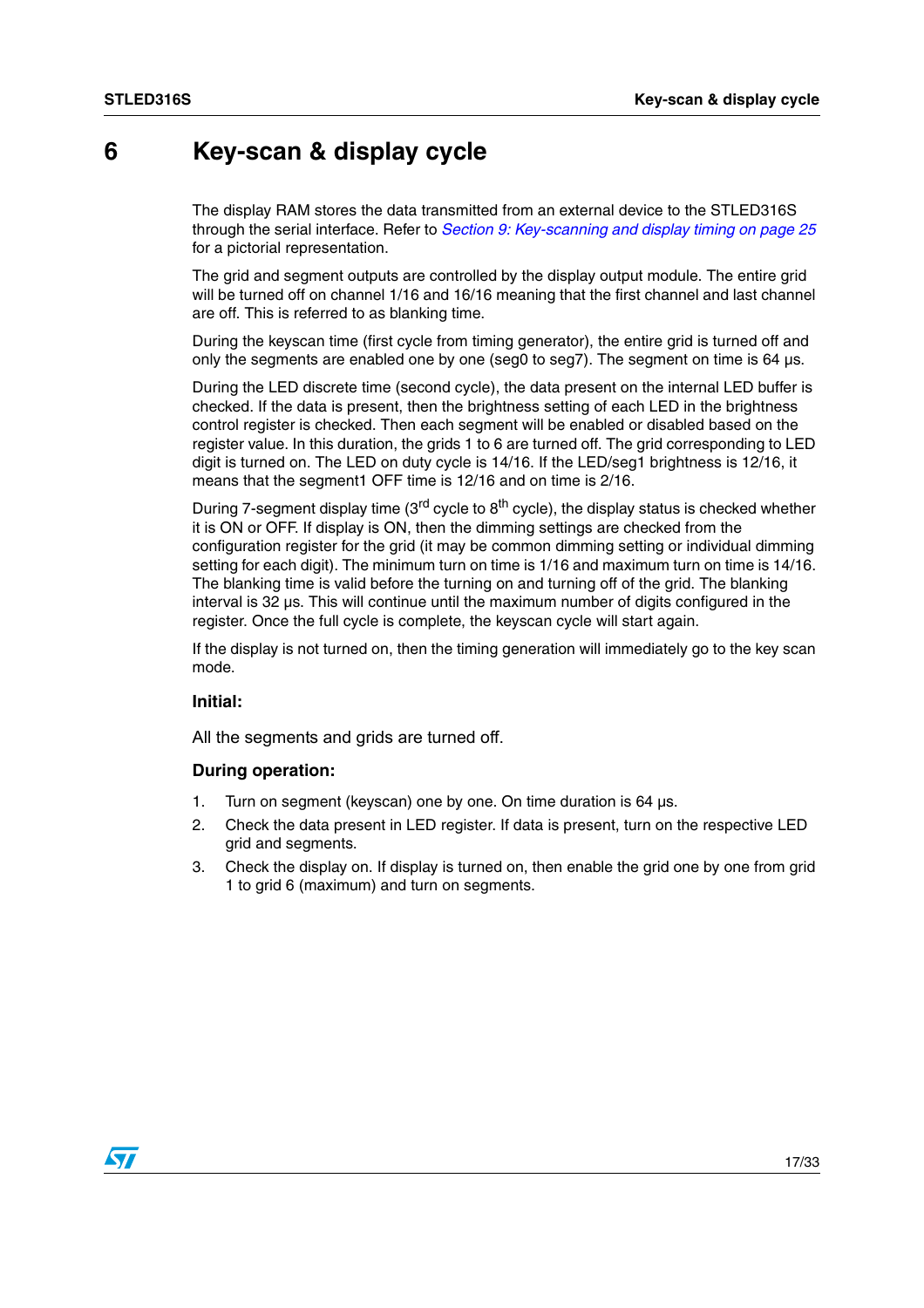## <span id="page-17-0"></span>**7 Key matrix and key-input data storage ram**

During the key scan cycle all the grids are turned off. The first segments turn on is 64 µs. The key1 and key2 signals will be sampled after 60 µs. The two signals latch into the internal key buffer. The same applies for other segments.

This key buffer compares the data with the previous key status. If any changes are seen in the buffer values, then the IRQ\_N is asserted. The IRQ\_N signal is active low (level). This IRQ\_N signal will be cleared at the end of reading the key buffer (end of byte transfer). The key buffer must be completely read before the IRQ\_N is cleared.

The key matrix is of 8 x 2 configuration, as shown below:

<span id="page-17-1"></span>



The data of each key are stored as illustrated below, and are read by the appropriate read command, starting from the least significant bit.

#### **1st byte**

| KEY1     | KEY1     | KEY1     | KEY1     | KEY1     | KEY1     | KEY1     | KEY1       |
|----------|----------|----------|----------|----------|----------|----------|------------|
| SEG1/KS1 | SEG2/KS2 | SEG3/KS3 | SEG4/KS4 | SEG5/KS5 | SEG6/KS6 | SEG7/KS7 | SEG8/KS8   |
| LSB      |          |          |          |          |          |          | <b>MSB</b> |

#### **2nd byte**

| KEY <sub>2</sub> | KEY <sub>2</sub> | KEY <sub>2</sub> | KEY <sub>2</sub> | KEY <sub>2</sub> | KEY <sub>2</sub> | KEY <sub>2</sub> | KEY <sub>2</sub> |
|------------------|------------------|------------------|------------------|------------------|------------------|------------------|------------------|
| SEG1/KS1         | SEG2/KS2         | SEG3/KS3         | SEG4/KS4         | SEG5/KS5         | SEG6/KS6         | SEG7/KS7         | SEG8/KS8         |
| _SB.             |                  |                  |                  |                  |                  |                  | <b>MSB</b>       |

The initial key buffer value is "00". During operation, the buffer values will change depending upon the values of the key-press.

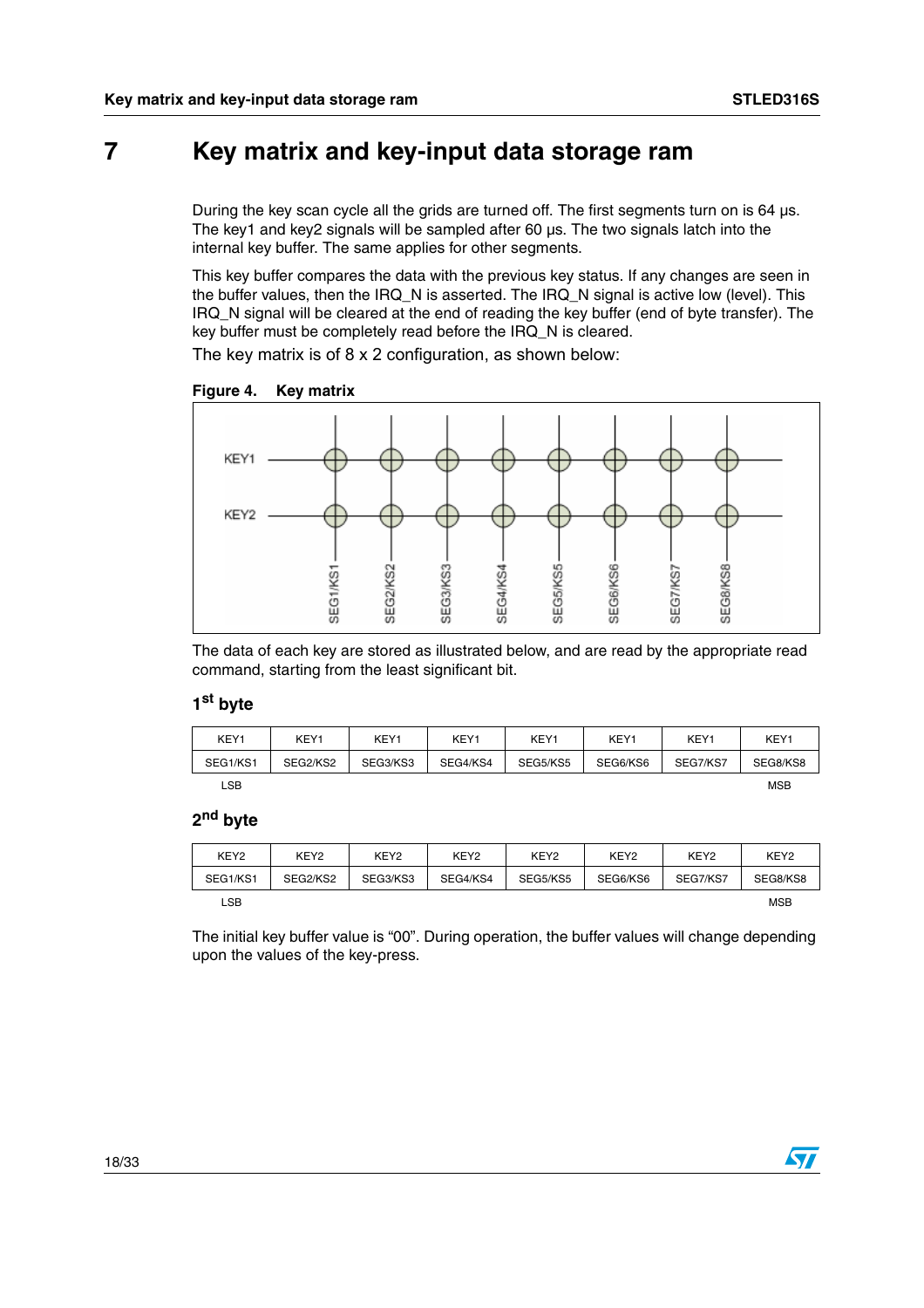### <span id="page-18-0"></span>**8 Commands**

Command sets the display mode and the status of the LED driver. The first byte input to the STLED316S through the DIN input after the STB goes low is regarded as a command. If STB is set high while commands/data are transmitted, serial communication is initialized, and the commands/data being transmitted are invalid (however, the commands/data already transmitted remain valid).

### <span id="page-18-1"></span>**8.1 Write command**

| <b>MSB</b><br>MSB <sub>8</sub> | MSB <sub>6</sub> | MSB <sub>5</sub> | ∟SB4<br>-- | CDC<br>LODJ<br>$\sim$ $\sim$ $\sim$ $\sim$ $\sim$ $\sim$ | ∟SB2 | LSB <sup>-</sup><br>--- |
|--------------------------------|------------------|------------------|------------|----------------------------------------------------------|------|-------------------------|
|--------------------------------|------------------|------------------|------------|----------------------------------------------------------|------|-------------------------|

**Description:** LSB 3 -1  $\rightarrow$  address of the memory

MSB5 and LSB4  $\rightarrow$  address of memory bank (page)

 $MSB \rightarrow 6$  '0' auto increment address

'1' fixed address

MSB  $7 \rightarrow 0'$  Write command

'1' Read command

MSB  $8 \rightarrow X'$  Unused

The following bytes are either configuration data or display data.

During the write command, the control flag display on and auto increment address are latched into the internal control flag register. The default value is '0' for display on control register implying that the display is off. The user must turn on the display to view the display memory. Similarly the auto increment address mode is enabled by default. If the user desires to read from a particular address location, the user can fix the address pointer.

#### **Display on:**

| MSB <sub>8</sub> | MSB <sub>7</sub> | MSB6 | MSB <sub>5</sub> | LSB4 | LSB <sub>3</sub> | LSB <sub>2</sub> | LSB <sub>1</sub> |
|------------------|------------------|------|------------------|------|------------------|------------------|------------------|
|                  |                  | ,,   |                  |      |                  |                  |                  |

**Display off:**

| MSB <sub>8</sub>         | MSB <sub>7</sub> | MSB6 | MSB <sub>5</sub> | ∟SB4 | LSB <sub>3</sub> | LSB <sub>2</sub> | LSB <sub>1</sub> |
|--------------------------|------------------|------|------------------|------|------------------|------------------|------------------|
| $\overline{\phantom{a}}$ |                  | ,,   |                  |      |                  |                  |                  |

Use these two commands to turn the display 'ON' and 'OFF'.

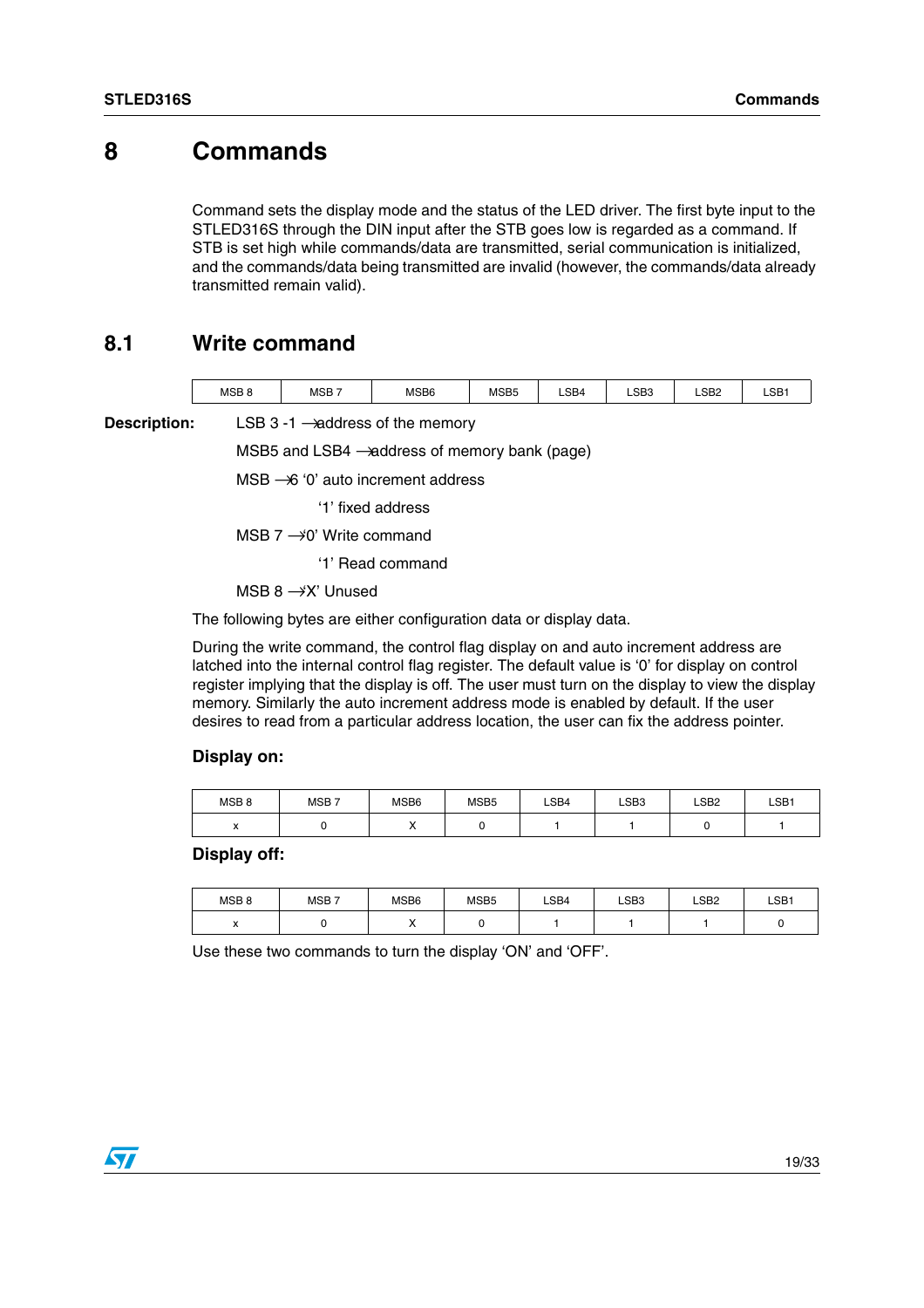#### <span id="page-19-0"></span>**8.2 Read command**

| <b>MSB</b> | $MSB^-$ | MSB6 | MSB <sub>5</sub> | LSB4 | LSB3 | LSB2 | LSB |
|------------|---------|------|------------------|------|------|------|-----|
|            |         |      |                  |      |      |      |     |
|            |         |      |                  |      | -- - | ____ |     |

**Description:** LSB 3 -1  $\rightarrow$  address of the memory

MSB5 and LSB4  $\rightarrow$  address of the memory bank (page)

MSB  $6 \rightarrow 0'$  auto increment address

'1' fixed address

MSB  $7 \rightarrow 0'$  Write command

'1' Read command

MSB  $8 \rightarrow X'$  Unused

Use the page 0x01 to read the LED data and key data.

#### <span id="page-19-2"></span>Table 12. **Table 12. Read command**

| <b>Address</b> | <b>Function</b>     |
|----------------|---------------------|
| 00             | LED data (optional) |
|                | Key data byte1      |
| 02             | Key data byte2      |

Set flag for key1 and key2 to ensure that the user reads from the particular key. When reading the key data from the memory, the IRQ\_N will be automatically cleared signifying that the end of the  $8<sup>th</sup>$  bit was transmitted correctly.

If the IRQ N is asserted by the last eight keys, then the user reads the key data (one byte only by reading the first byte). In this case, the IRQ\_N will remain active until the second byte is read. When the user uses the read key to read the LED and key data, first the user must choose the address (default address location is 0x00) after which the address will increment only by 3 addresses (maximum).

### <span id="page-19-1"></span>**8.3 Device configuration**

This section describes how to program and read the configuration of the device. Configuration data comprises of the display setting, dimming setting, display on/off and fixed

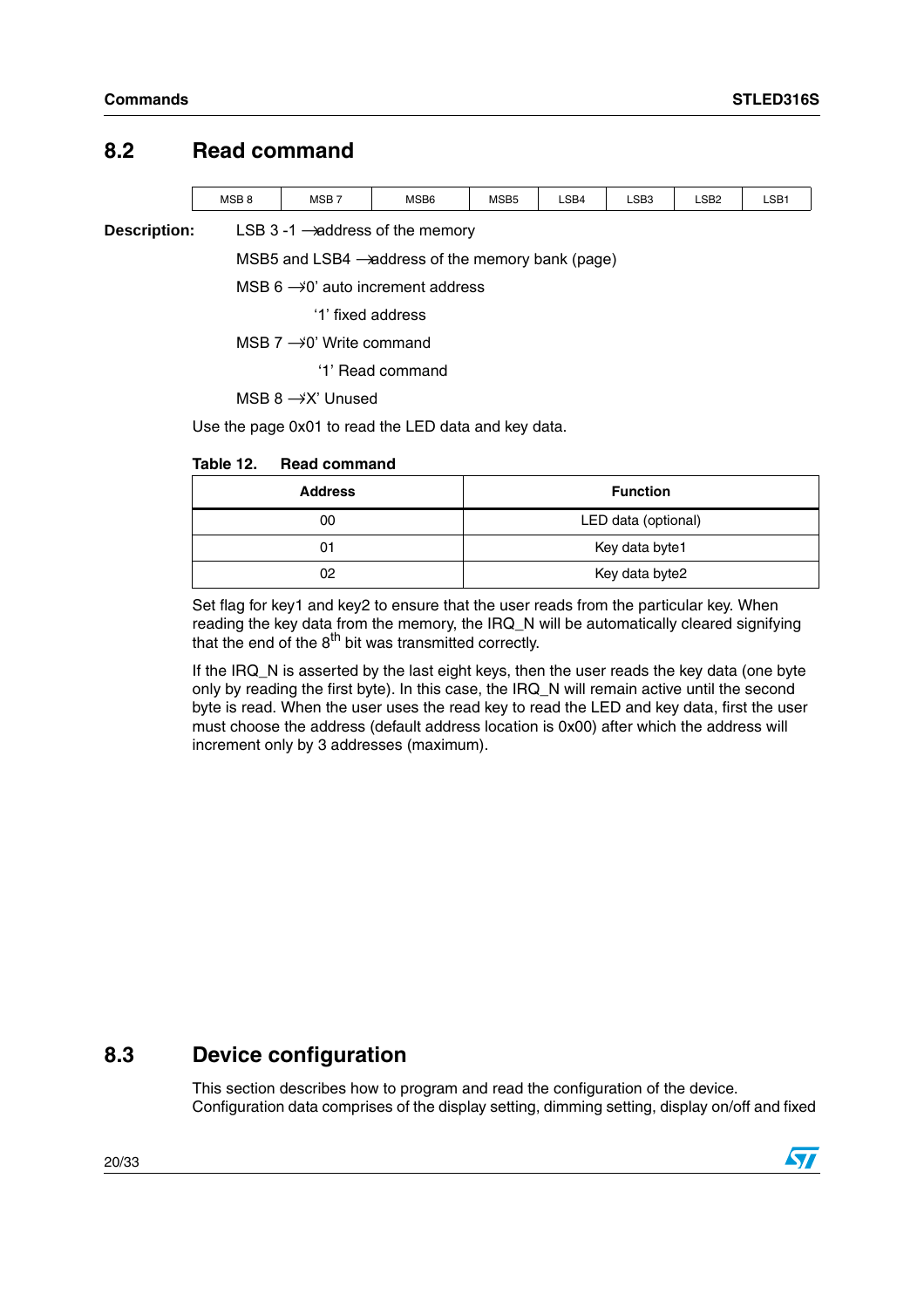address/auto increment. The address pointer will indicate the configuration location and write signal writes the configuration data into the respective location.

The memory block is split into two page locations. One is for the 7-segment brightness configuration memory and the other is for the LED (discrete) configuration memory. The configuration memory address starts from 0x00 to 0x07. The configuration page address is "10" and "11".

#### **Initial Value:**

<span id="page-20-0"></span>

| Table 13.<br><b>Memory page mapping</b> |  |
|-----------------------------------------|--|
|-----------------------------------------|--|

| <b>Memory page</b> | <b>Address</b> | Value |
|--------------------|----------------|-------|
| 10                 | 00             | 0xFB  |
| 10                 | 01             | 0x00  |
| 10                 | 02             | 0x00  |
| 10                 | 03             | 0x00  |
| 11                 | 00             | 0x00  |
| 11                 | 01             | 0x00  |
| 11                 | 02             | 0x00  |
| 11                 | 03             | 0x00  |

**Description:** Address 0x00; page 0x10

LSB  $0 - 2$   $\rightarrow$  indicates the number of digits in the display

LSB3 MSB  $4 \rightarrow 11'$  is for constant brightness control for the display

 $\rightarrow$  00' is for variable brightness control for the display

- $\rightarrow$ '01' is reserved
- →'10' is reserved
- MSB  $5 7$   $\rightarrow$  indicates constant brightness control value for all including the LED (discrete)

Default is constant brightness control with 14/16 pulse width (for maximum brightness).

Page 0x10 - address 0x01 to 0x03 is for the variable brightness control value for 7 segments:

<span id="page-20-1"></span>**Table 14. Digit address mapping**

| <b>Address</b> | <b>MSB</b> | <b>LSB</b> |
|----------------|------------|------------|
| 0x01           | Digit 2    | Digit 1    |
| 0x02           | Digit 4    | Digit 3    |
| 0x03           | Digit 6    | Digit 5    |

Default is constant brightness control with 14/16 pulse width.

Page0x11 - address 0x00 to 0x03 is for the variable brightness control value for LED (discrete)

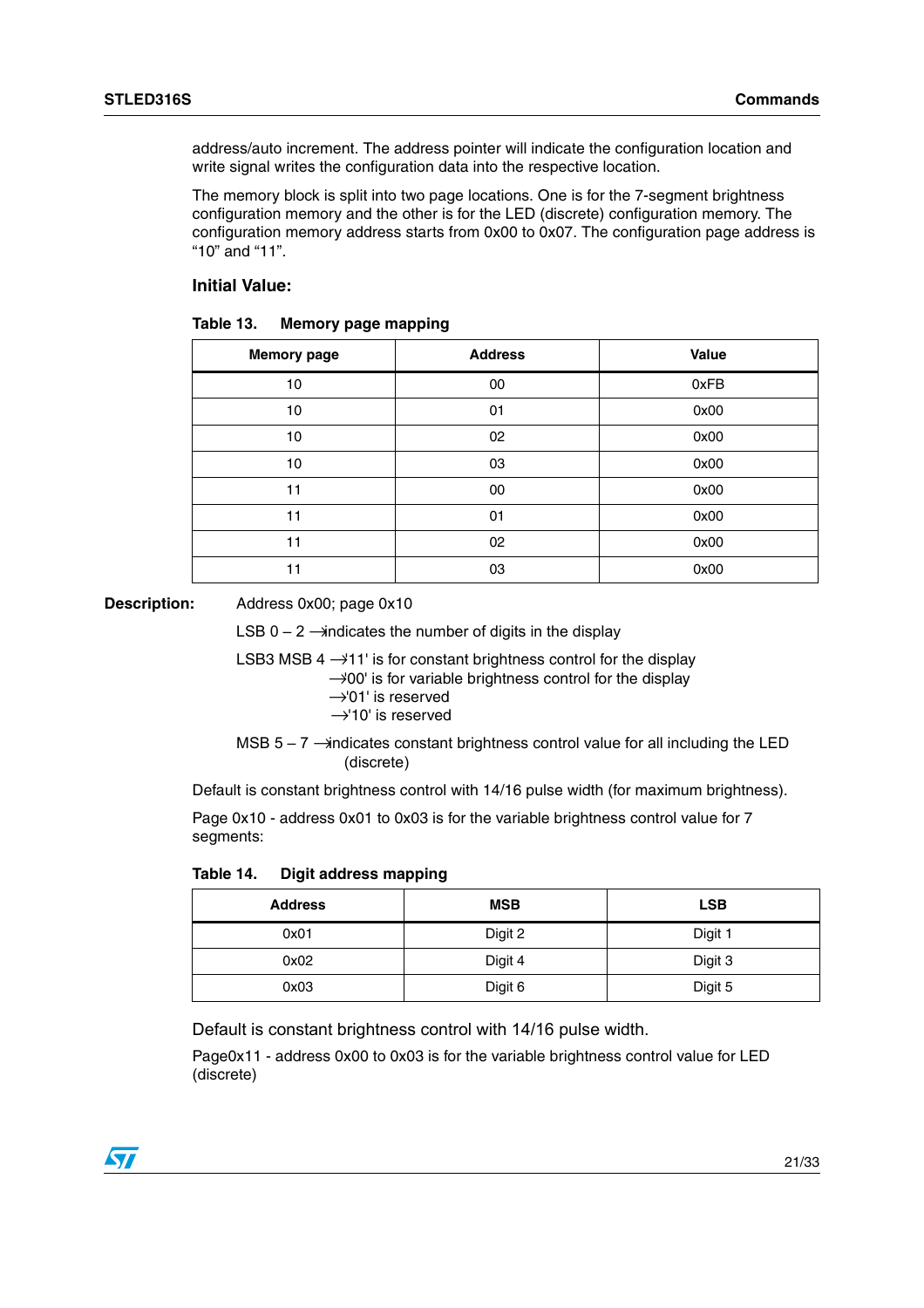| <b>Address</b> | <b>MSB</b> | <b>LSB</b> |  |
|----------------|------------|------------|--|
| 0x00           | LED/Seg 2  | LED/Seg 1  |  |
| 0x01           | LED/Seg 4  | LED/Seg 3  |  |
| 0x02           | LED/Seg 6  | LED/Seg 5  |  |
| 0x03           | LED/Seg 8  | LED/Seg 7  |  |

<span id="page-21-2"></span>**Table 15. LED address mapping**

Default is constant brightness control with 14/16 pulse width.

During normal operation, the user defined value will be stored in the respective location.

#### <span id="page-21-0"></span>**8.3.1 Display setting (maximum number of digits):**

The 3-bit values corresponding to selection of number of digits of display are shown below:

- 000: 1 digit 8 segments
- 001: 2 digits 8 segments
- 010: 3 digits 8 segments
- 011: 4 digits 8 segments
- 100: 5 digits 8 segments
- 101: 6 digits 8 segments

Select the number of digits by writing the value in page 0x10 and the address 0x00 in LSB2 to LSB0.

#### <span id="page-21-1"></span>**8.3.2 Dimming setting (brightness levels):**

The 4-bit values corresponding to different brightness levels are shown below:

0000: pulse width is 1/16 0001: pulse width is 2/16 0010: pulse width is 4/16 0011: pulse width is 10/16 0100: pulse width is 11/16 0101: pulse width is 12/16 0110: pulse width is 13/16 0111: pulse width is 14/16

Set the dimming timing (write into respective address location from 0x00 to 0x03; page 0x10 & 0x11).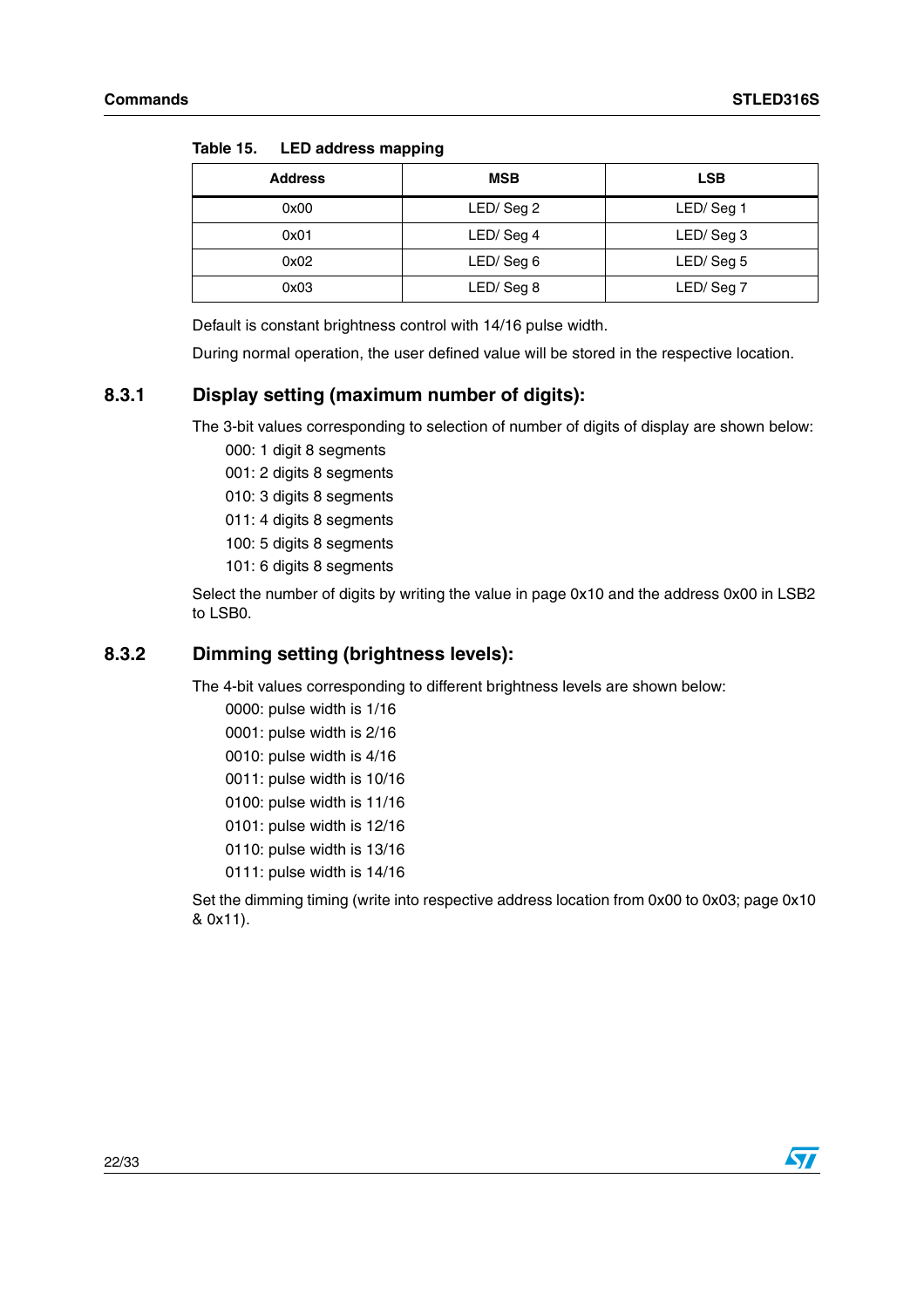### <span id="page-22-0"></span>**8.4 Display memory**

The display memory stores the display data and sends to the LED when the display is on. The address pointer, memory page and write signal indicates to this block the location to write the data. This block will manage the address pointer. When the user writes a first byte, the address increments by one if in auto-increment mode, else the address pointer remains in the same location. The initial address is latched during the write/read command into the address pointer. The display memory (7-segment/LED) is directly mapped into the display segments. The user can access only one bank at a time in both the read and write modes. The memory block is split into 4 pages.

| Page 1<br>segment memory | Page 2<br><b>LED Display</b> | Page 3<br>7 segment brightness<br>setting | Page 4<br><b>LED brightness setting</b> |  |
|--------------------------|------------------------------|-------------------------------------------|-----------------------------------------|--|
| Addr 0x00 to 0x05        | Addr 0x00                    | Addr 0x00 to 0x03                         | Addr 0x00 to 0x03                       |  |
| (40 bit)                 | $(8 \text{ bit})$            | (32bit)                                   | (32bit)                                 |  |

<span id="page-22-1"></span>

| Table 16.<br><b>Memory page address</b> |
|-----------------------------------------|
|-----------------------------------------|

7-segment display memory page 0x00:

<span id="page-22-2"></span>

| Table 17. | 7-segment display address |  |  |
|-----------|---------------------------|--|--|
|-----------|---------------------------|--|--|

| <b>Address</b> | Data |
|----------------|------|
| 0x00           | 0x00 |
| 0x01           | 0x00 |
| 0x02           | 0x00 |
| 0x03           | 0x00 |
| 0x04           | 0x00 |
| 0x05           | 0x00 |

LED display memory page 0x01:

#### <span id="page-22-3"></span>**Table 18. LED display address**

| <b>Address</b> | <b>Data</b> |  |
|----------------|-------------|--|
| 0x00h          | 0x00h       |  |

#### **Initial memory:**

Default memory value is "00" in all locations.

#### **During operation:**

User defined value in these locations.

When the user wants to read the data from a particular location, the user sends the address page through read command and chooses the mode of the address pointer (fixed or auto). In this case, the user can access the whole memory area in that particular page (maximum 0 x 05).

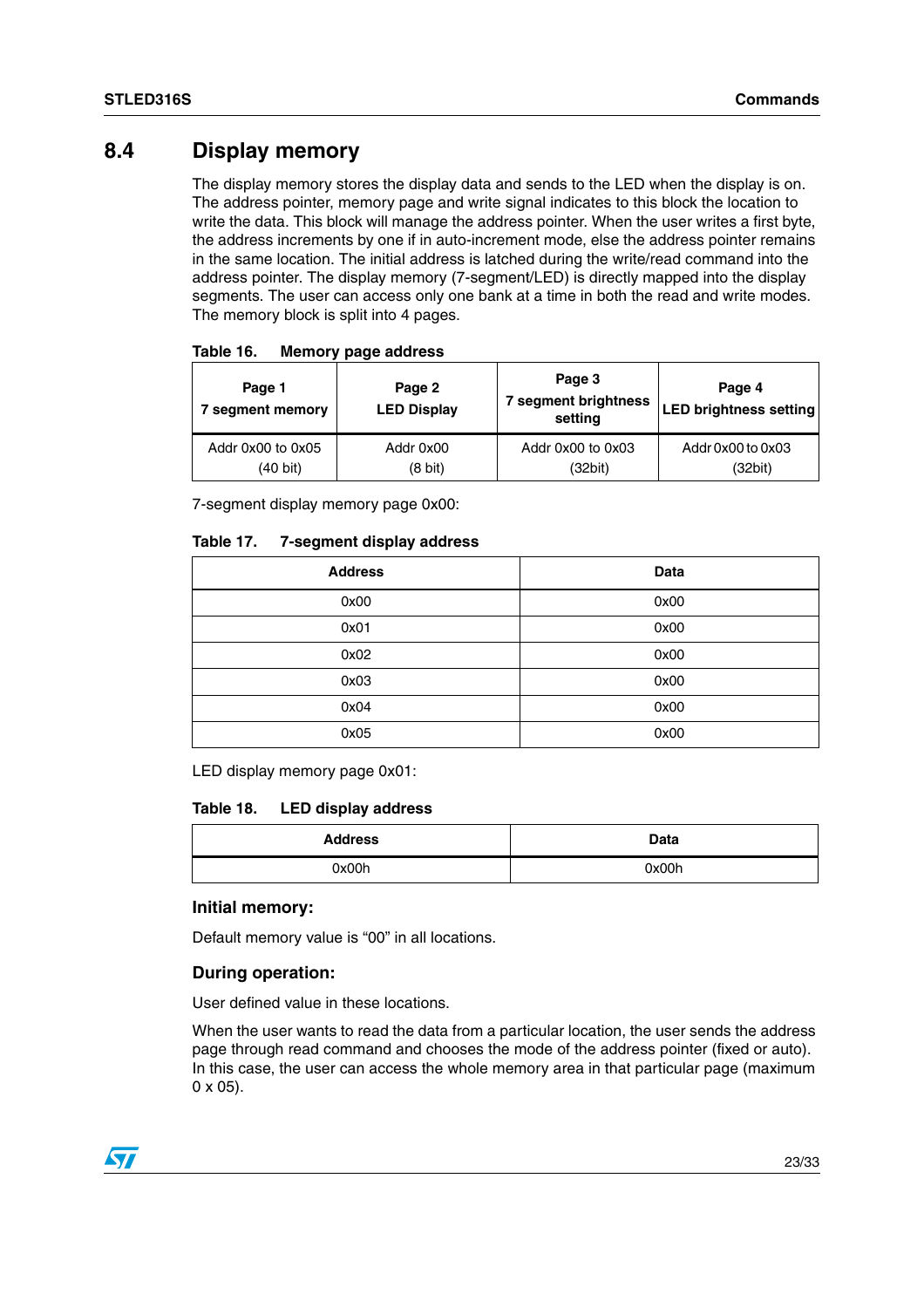The display RAM stores the data transmitted from an external device to the STLED316S through the serial interface; addresses are as follows, in 8-bits unit:

| Seg1              |                   | Seg4              | Seg8              |  |  |
|-------------------|-------------------|-------------------|-------------------|--|--|
| $00 H_L$          |                   | 00 $H_U$          | DIG <sub>2</sub>  |  |  |
| 01 $H_L$          |                   | 01 H <sub>U</sub> | DIG <sub>3</sub>  |  |  |
| $02 H_L$          |                   | 02 H <sub>U</sub> | DIG4              |  |  |
| $03 H_L$          |                   | $03 H_U$          | DIG5              |  |  |
| 04 H <sub>L</sub> | 04 $H_U$          |                   | DIG6              |  |  |
| $05 H_L$          | 05 H <sub>U</sub> |                   | DIG7              |  |  |
|                   |                   |                   |                   |  |  |
| b <sub>0</sub>    | b3                | b <sub>4</sub>    | b7                |  |  |
| $XX H_L$          |                   |                   | XX H <sub>U</sub> |  |  |

"0" in memory means GND on output; "1" in memory means  $V_{CC}$  on output.

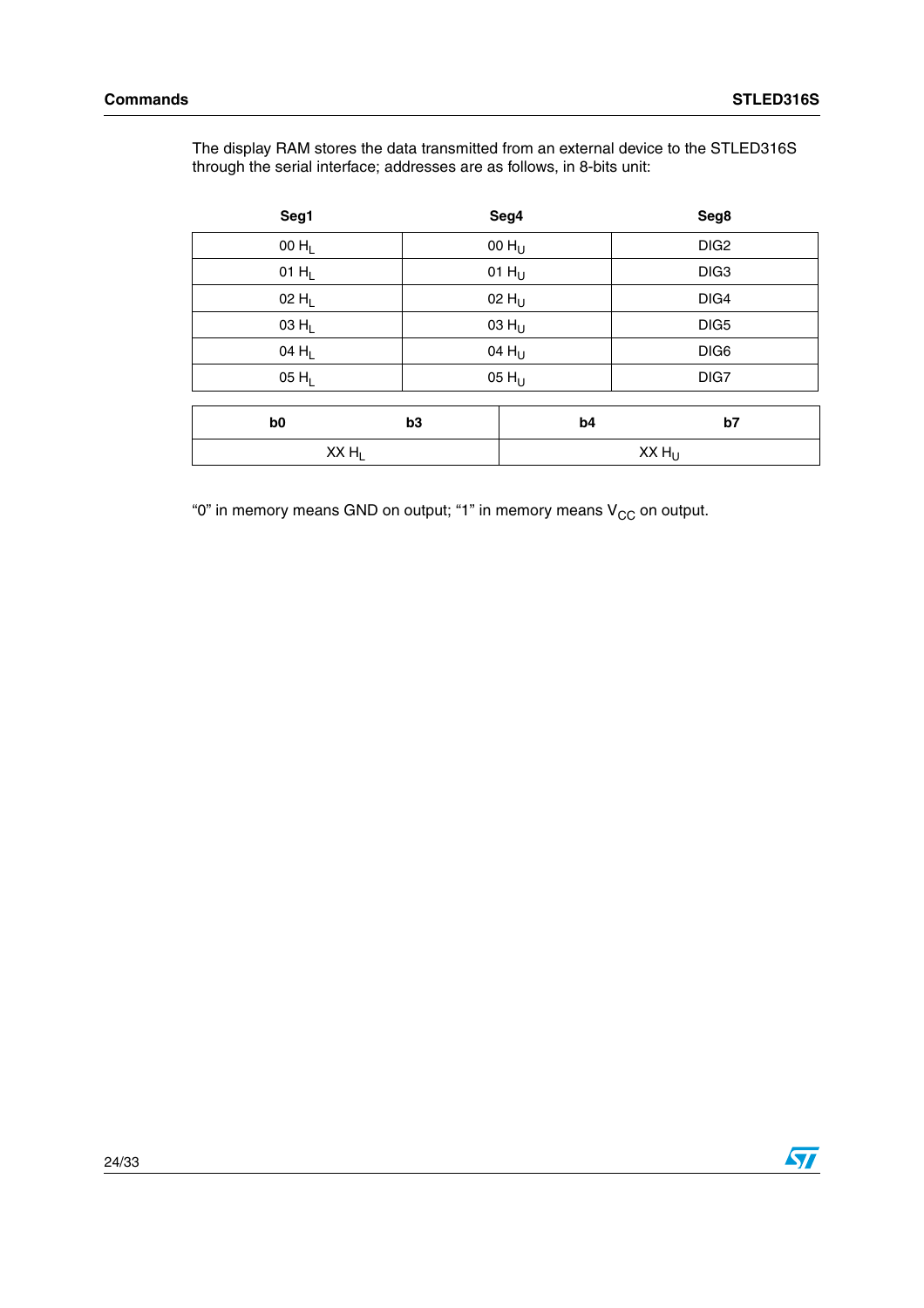# <span id="page-24-0"></span>**9 Key-scanning and display timing**

During the first cycle, the 16 channels are used for the keyscan. The keyscan duration is made up of 64 µs. The second cycle is used for the display of the LED (discrete). The maximum time is 512µs and the 3<sup>rd</sup>-8<sup>th</sup> cycles are used for the 7-segment display. The number of cycles will increase or decrease depending upon the user configuration.

By default, the configuration is made up of 4 cycles. If any data is written to the discrete LED, only then the  $2<sup>nd</sup>$  cycle is valid. Otherwise the 7-segment moves from  $2<sup>nd</sup>-7<sup>th</sup>$  cycle. This is a continuous operation. During the normal operation, the user cannot control or stop the timing generation.

One cycle of key scanning consists of one frame, and data of 8 x 2 matrices are stored in the RAM.

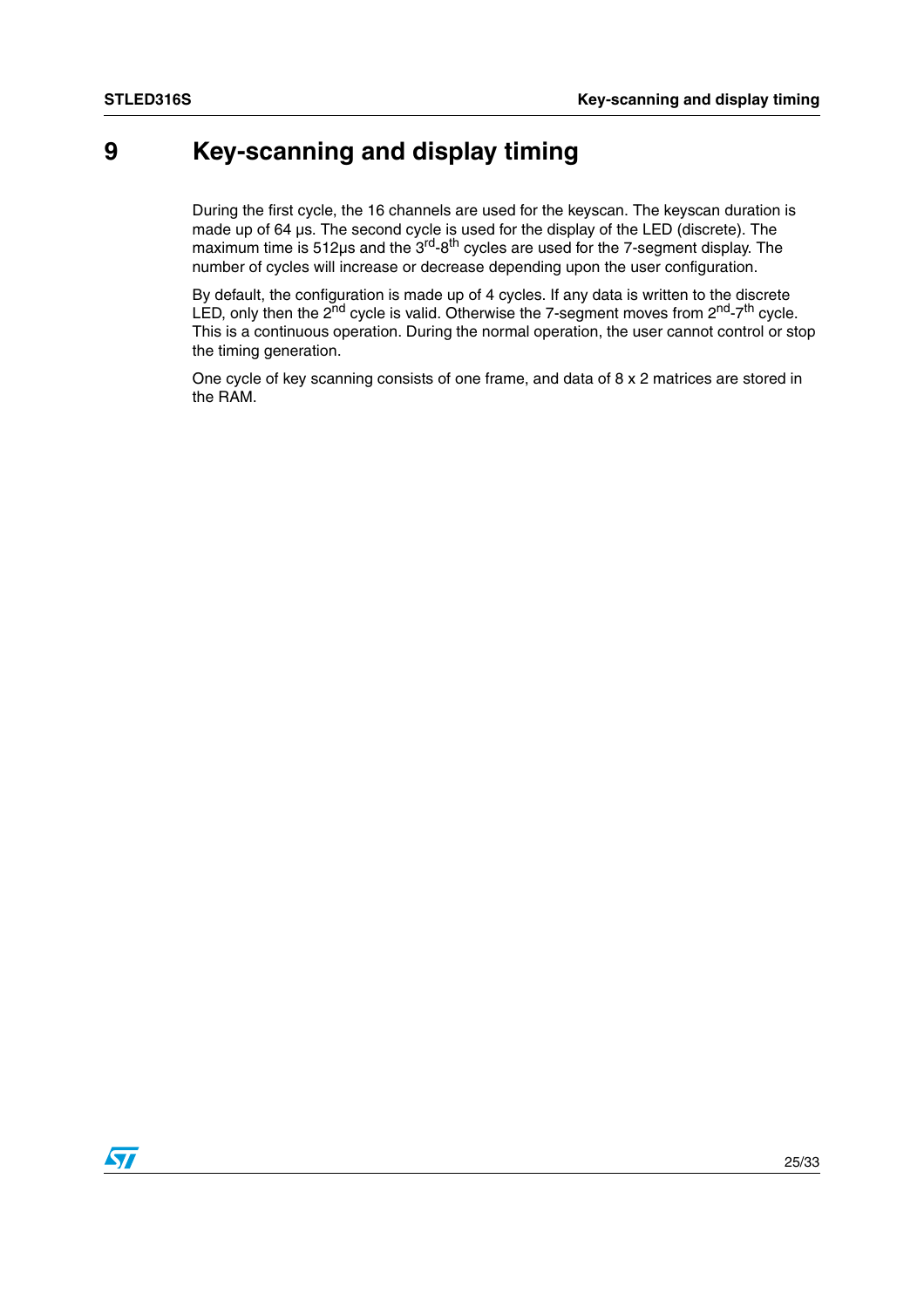$\sqrt{27}$ 

## <span id="page-25-0"></span>**9.1 Serial communication format (reception)**

The figure below shows the "reception" by STLED316S for command/data write sequence. The STB must be low for 1 µs before the first and last clock rise. The minimum time the STB must remain low is  $9 \mu s$ .

The maximum clock frequency is 1 MHz with a duty cycle of 50%. Data set-up and hold time must be 100 ns.



<span id="page-25-1"></span>**Figure 5. Serial communication format (reception)**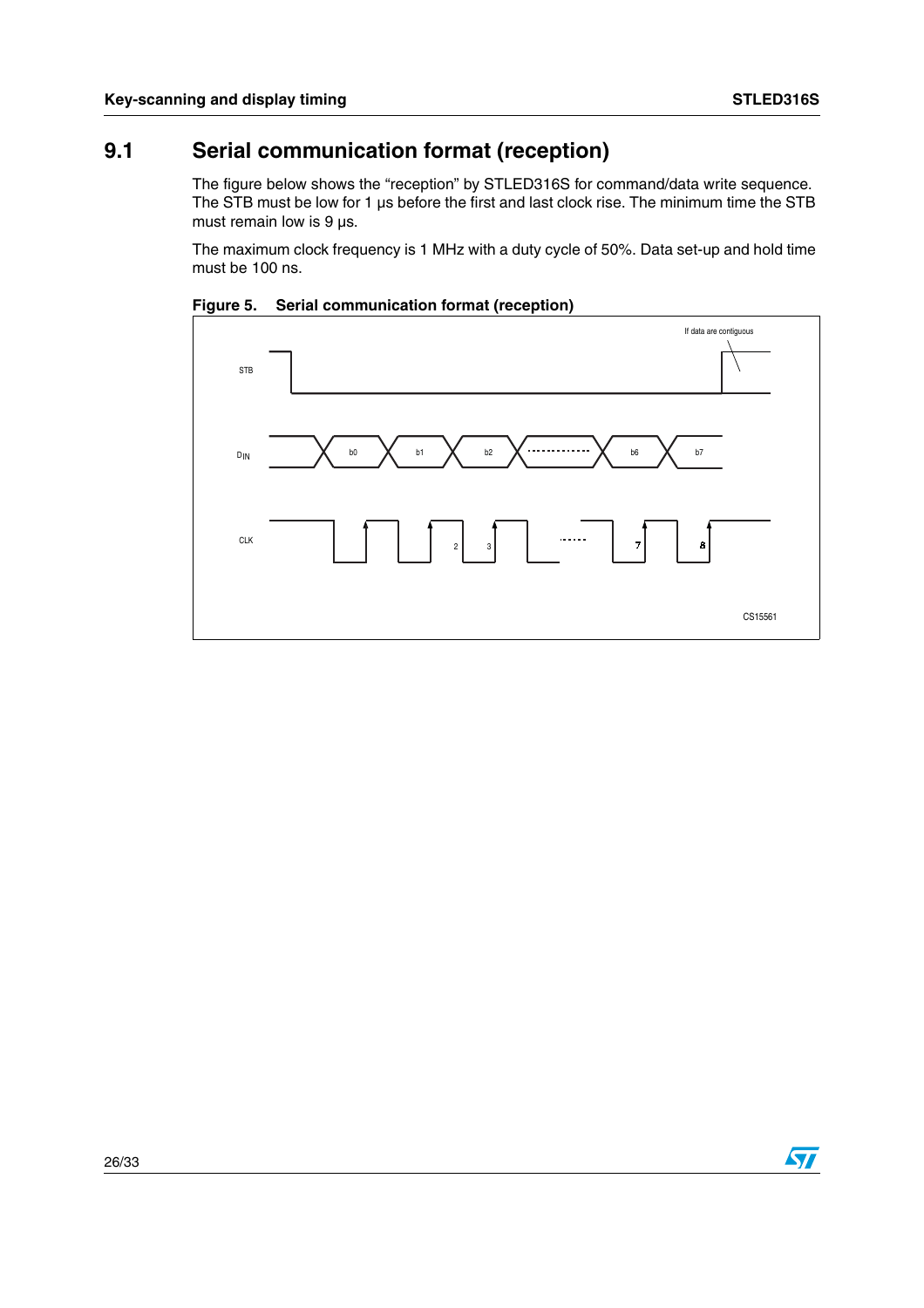### <span id="page-26-0"></span>**9.2 Serial communication format (transmission)**

The figure below shows the "transmission" from STLED316S for data read sequence.



<span id="page-26-1"></span>**Figure 6. Serial communication format (transmission)**

Because the DIN/DOUT pin in a bi-directional pin, it is recommended to connect an external pull-up resistor to this pin (1 KΩ to 10 KΩ).

*Note: No minimum wait time is needed to read the data from the device. The STLED316S will output the data about 250 ns after the 8th clock pulse's falling edge. It is therefore suggested that the host must release the bus within 100ns after clocking the last bit on the 8th clock pulse. The STLED316S is able to clock out the valid data on the immediate falling edge of the CLK without missing any clock cycle.* 

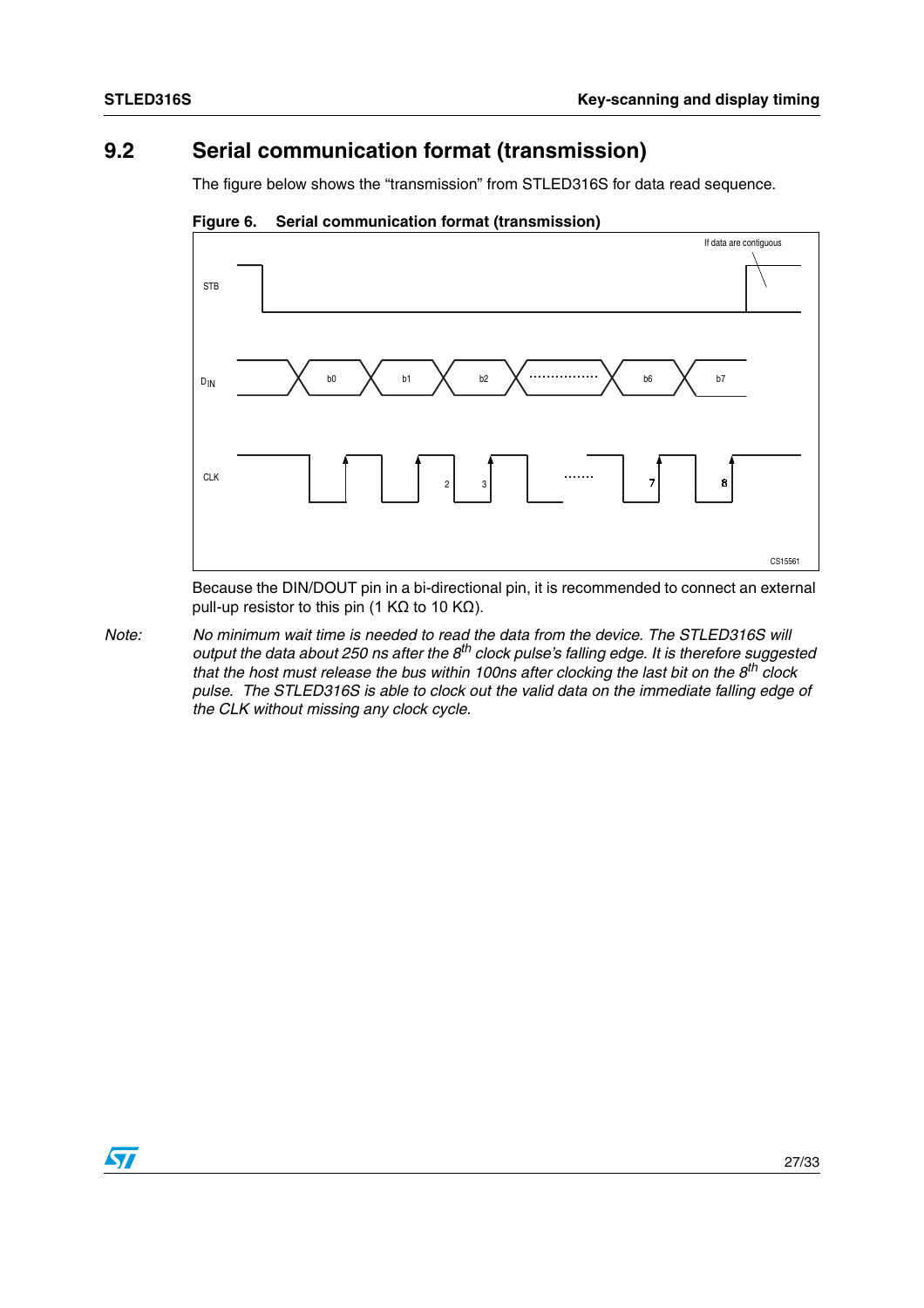# <span id="page-27-0"></span>**10 Switching characteristics waveform**



<span id="page-27-1"></span>**Figure 7. Switching characteristics waveform**

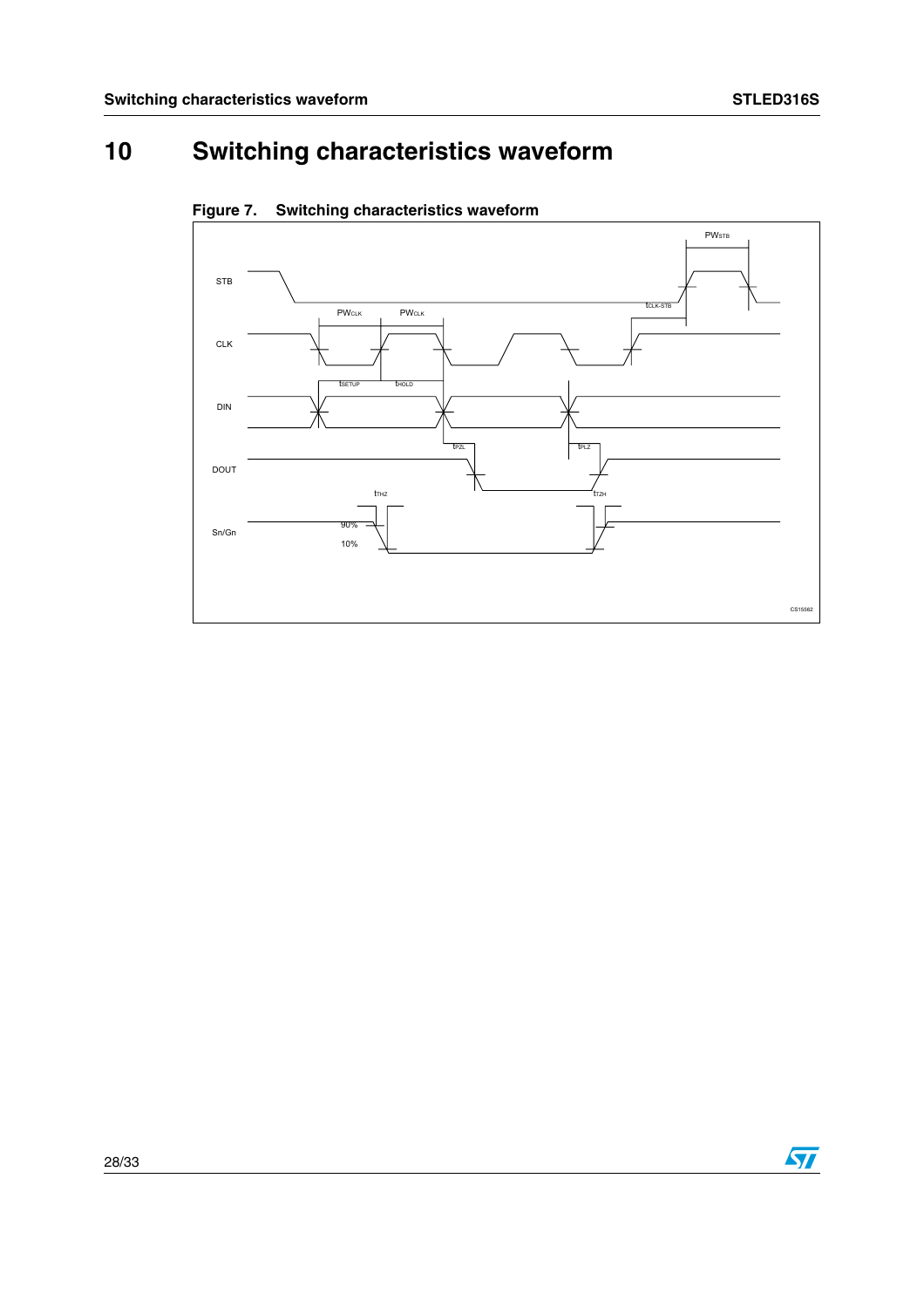# <span id="page-28-0"></span>**11 Application information**

### <span id="page-28-1"></span>**11.1 Graph of ISET against RSET**

#### <span id="page-28-2"></span>**Figure 8. Graph of ISET against RSET**



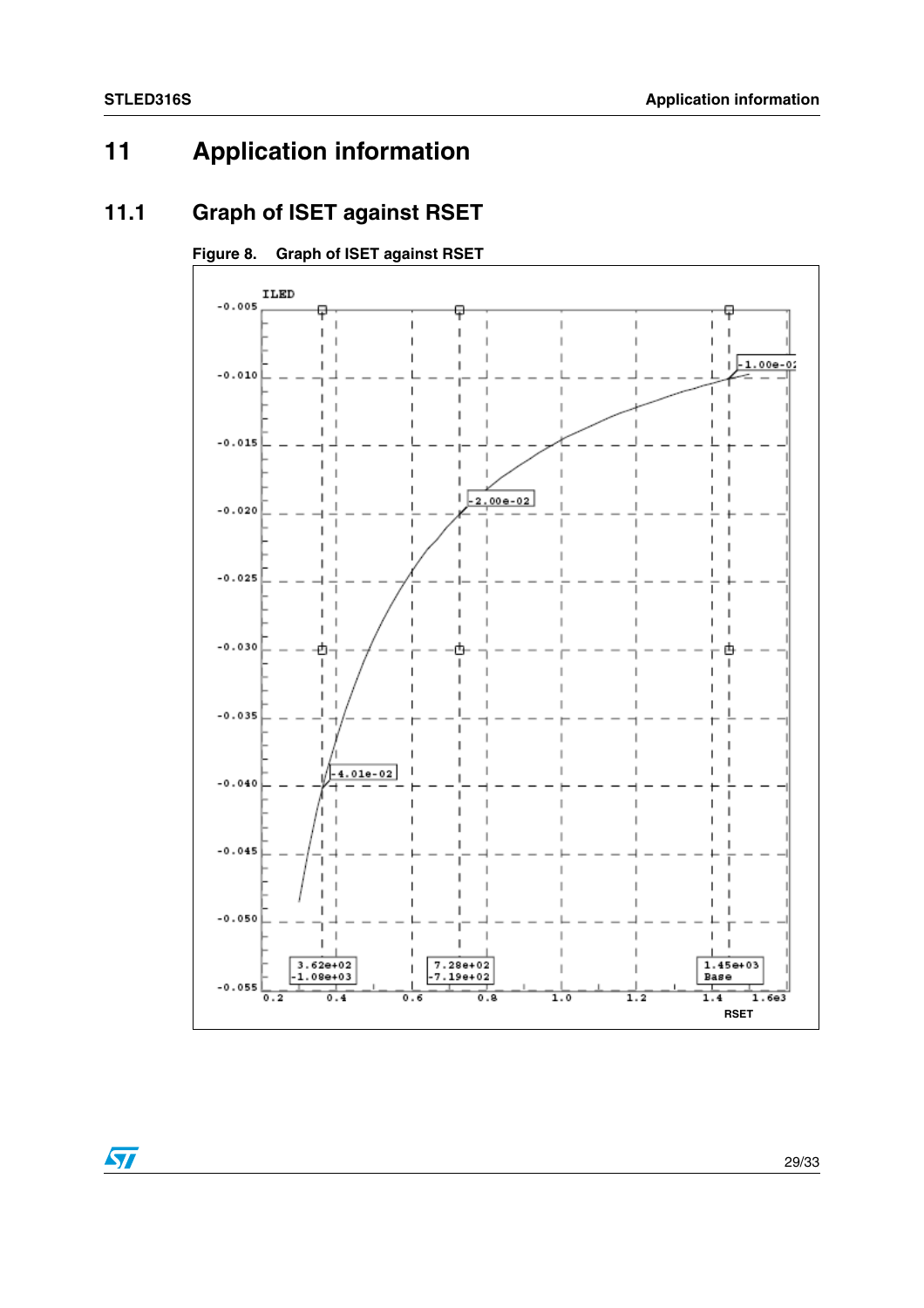### <span id="page-29-0"></span>**11.2 Power supply sequencing**

Proper power-supply sequencing is advised for all CMOS devices. It is recommended to always apply  $V_{CC}$  before applying any signals to the input/output or control pins.

### <span id="page-29-1"></span>**11.3 Application diagram**

#### <span id="page-29-2"></span>**Figure 9. STLED316S application diagram**



#### <span id="page-29-3"></span>**Table 19. Part list**

| <b>Resistors</b>                                                   | <b>Capacitors</b>                         | <b>Diodes</b>    | <b>Supply V</b>      |  |
|--------------------------------------------------------------------|-------------------------------------------|------------------|----------------------|--|
| $RSET = external$<br>resistor for current<br>setting               | $C1 = 33 \mu F (25V)$<br>electrolytic     | $D1-D8 = 1N4148$ | $VCC = 5 V \pm 10\%$ |  |
| $R1 = 1-10$ K $\Omega$<br>DIN/DOUT external<br>pull-up resistor    | $C2 = 0.01 - 0.1 \mu F$<br>(25 V) ceramic |                  |                      |  |
| $R2 = 1-10$ KQ IRQ N<br>external pull-up resistor                  |                                           |                  |                      |  |
| $R3-R4 = 10 K\Omega$ external<br>key-matrix pull-down<br>resistors |                                           |                  |                      |  |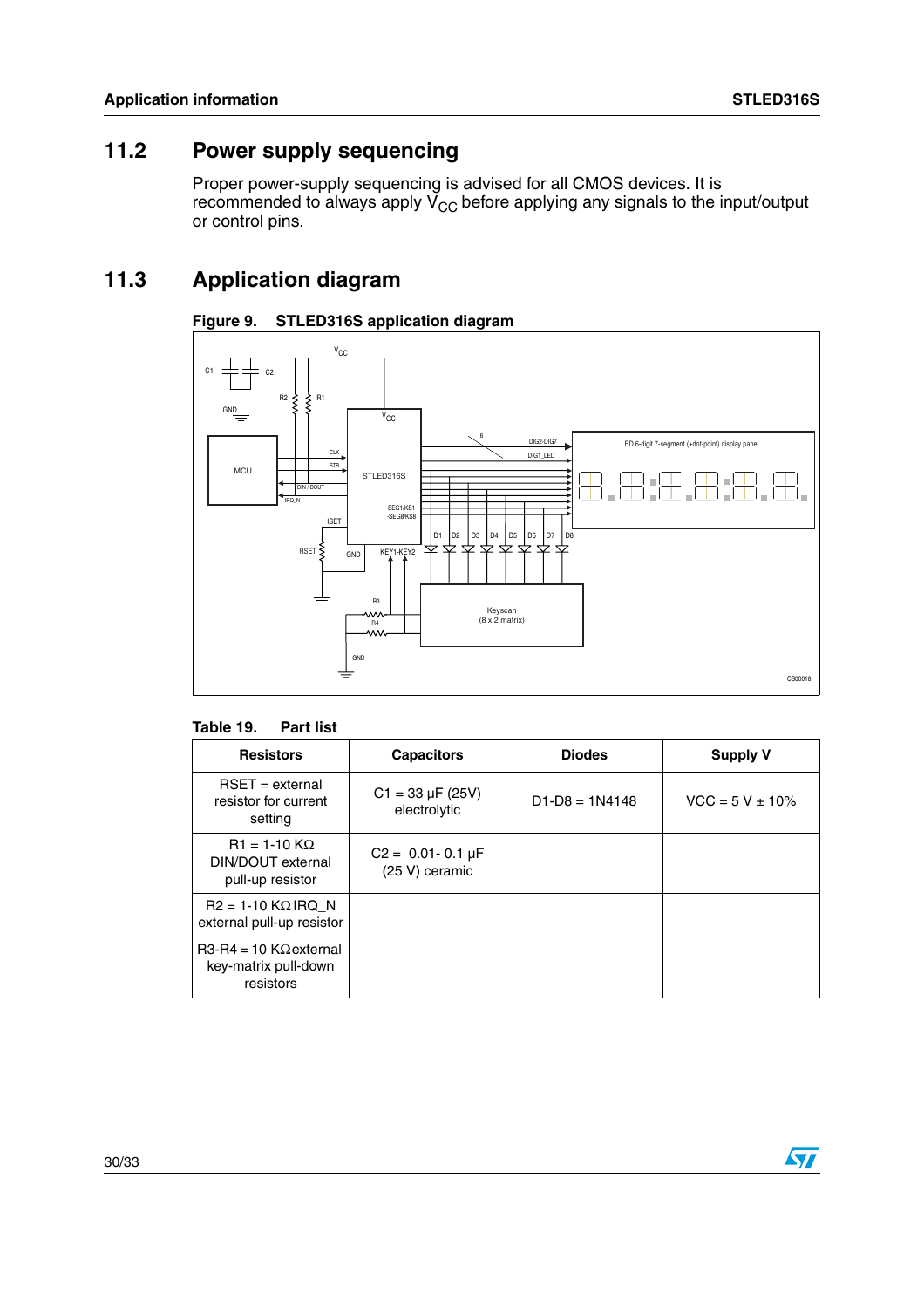# <span id="page-30-0"></span>**12 Package mechanical data**

In order to meet environmental requirements, ST offers these devices in  $ECOPACK^{\circledcirc}$ packages. These packages have a Lead-free second level interconnect. The category of second level interconnect is marked on the package and on the inner box label, in compliance with JEDEC Standard JESD97. The maximum ratings related to soldering conditions are also marked on the inner box label. ECOPACK is an ST trademark. ECOPACK specifications are available at: www.st.com.



<span id="page-30-1"></span>**Figure 10. SO-24 package outline**

<span id="page-30-2"></span>

| Table 20. |  | SO-24 package mechanical data |
|-----------|--|-------------------------------|
|-----------|--|-------------------------------|

|               | millimeters |            |            | inches      |            |            |
|---------------|-------------|------------|------------|-------------|------------|------------|
| <b>Symbol</b> | Min         | <b>Typ</b> | <b>Max</b> | Min         | <b>Typ</b> | <b>Max</b> |
| A             | 2.35        |            | 2.65       | 0.093       |            | 0.104      |
| A1            | 0.1         |            | 0.30       | 0.004       |            | 0.012      |
| B             | 0.33        |            | 0.51       | 0.013       |            | 0.020      |
| C             | 0.23        |            | 0.32       | 0.009       |            | 0.013      |
| D             | 15.20       |            | 15.60      | 0.598       |            | 0.614      |
| E             | 7.4         |            | 7.6        | 0.291       |            | 0.299      |
| e             |             | 1.27       |            |             | 0.050      |            |
| H             | 10.00       |            | 10.65      | 0.394       |            | 0.419      |
| h             | 0.25        |            | 0.75       | 0.010       |            | 0.030      |
| L             | 0.4         |            | 1.27       | 0.016       |            | 0.050      |
| k             | $0^{\circ}$ |            | $8^\circ$  | $0^{\circ}$ |            | $8^\circ$  |
| ddd           |             |            | 0.100      |             |            | 0.004      |

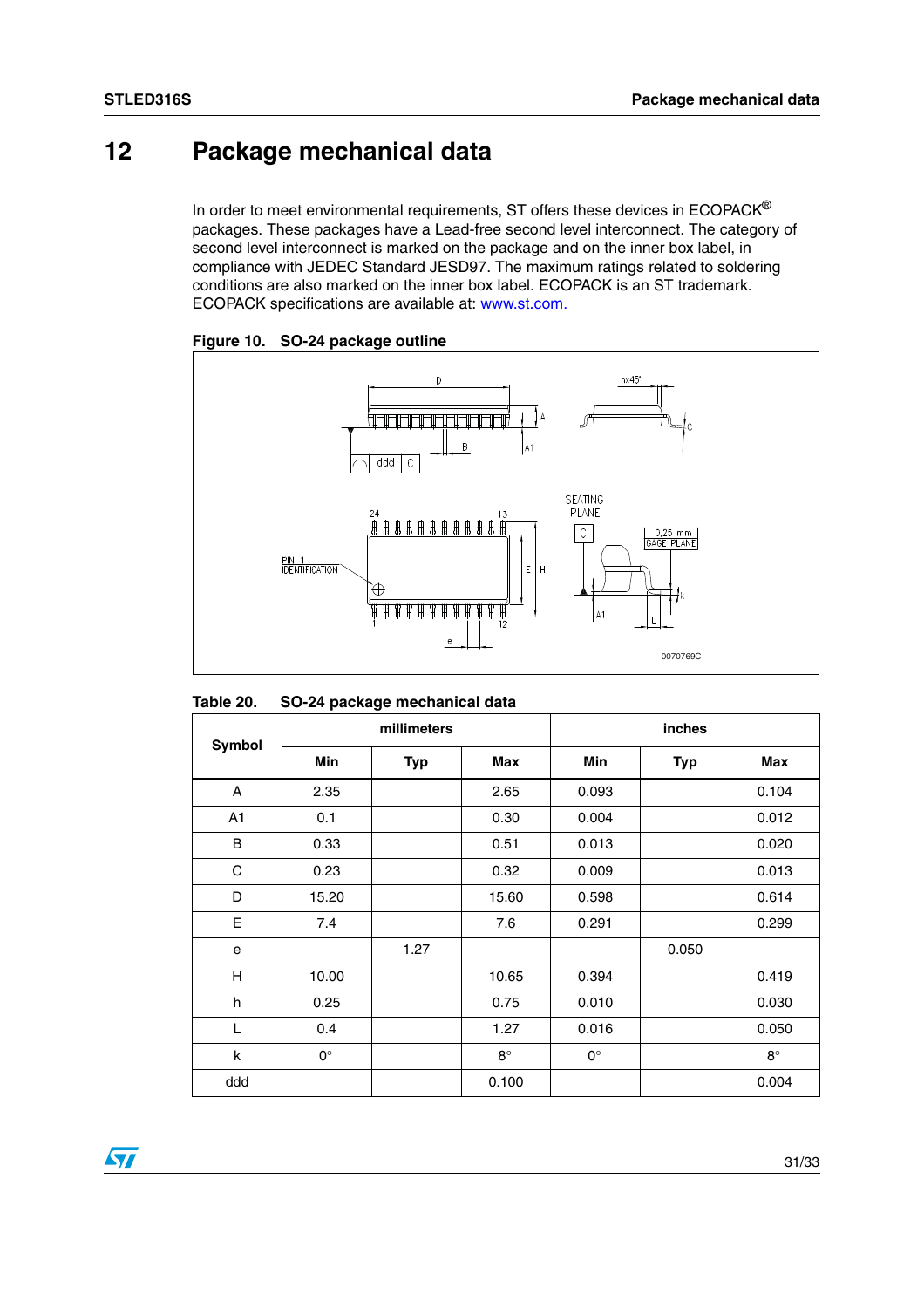# <span id="page-31-0"></span>**13 Revision history**

#### <span id="page-31-1"></span>Table 21. **Document revision history**

| <b>Date</b> | <b>Revision</b> | <b>Changes</b>   |
|-------------|-----------------|------------------|
| 9-Jan-2008  |                 | Initial release. |